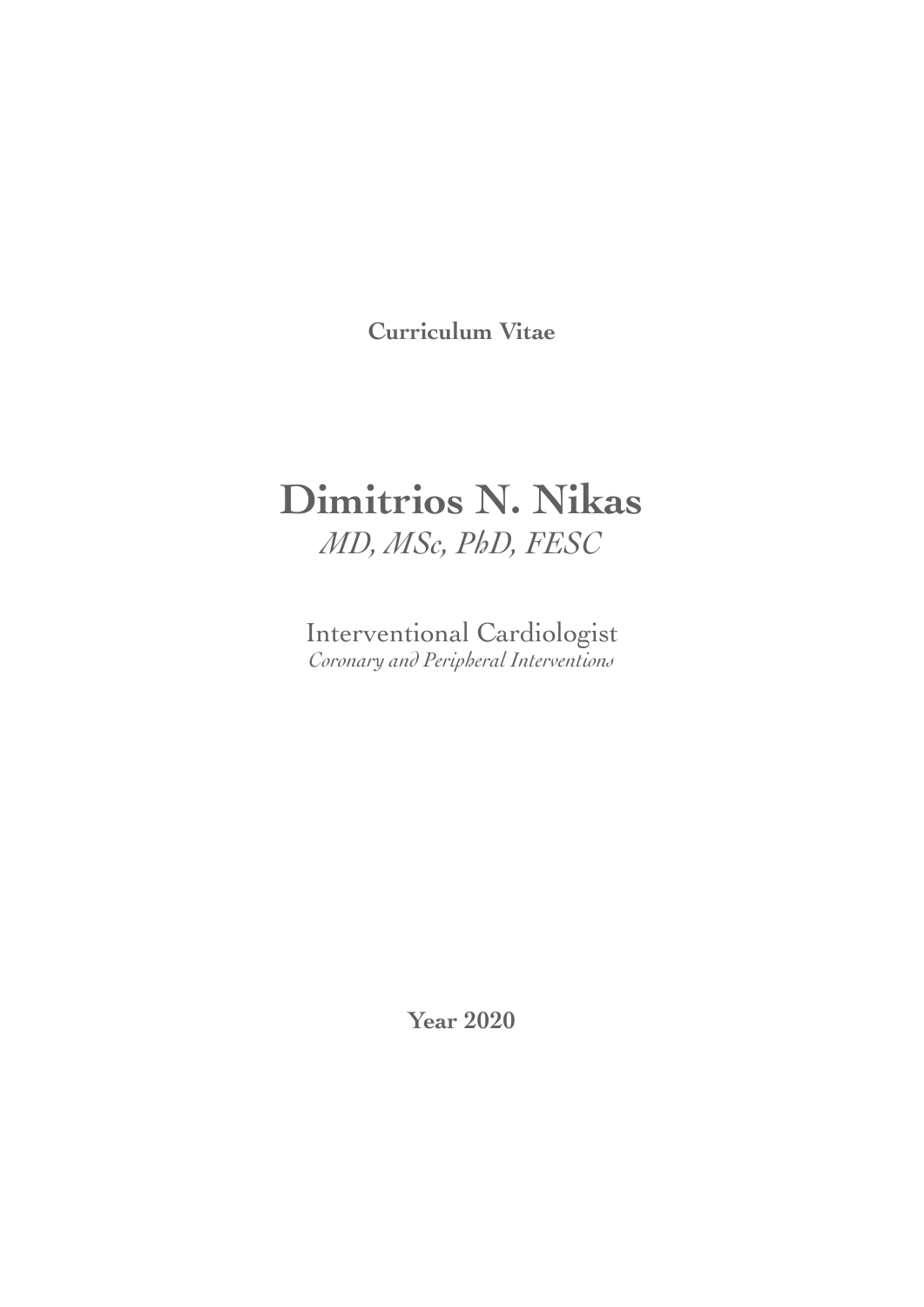| <b>Overview</b>                 |                                                                                                                                                                                                                                                                                                                                                                                                                                                                                                                                                                                                                                          |
|---------------------------------|------------------------------------------------------------------------------------------------------------------------------------------------------------------------------------------------------------------------------------------------------------------------------------------------------------------------------------------------------------------------------------------------------------------------------------------------------------------------------------------------------------------------------------------------------------------------------------------------------------------------------------------|
| <b>Current Appointments</b>     | Senior Consultant Interventional Cardiologist, 1st Cardiology<br>$\bullet$<br>Department Ioannina University Hospital, Ioannina, GREECE                                                                                                                                                                                                                                                                                                                                                                                                                                                                                                  |
| <b>Qualifications</b>           | MSc, 2020, Ultrasound Evaluation of Peripheral Artery Disease,<br>$\bullet$<br>Vascular Surgery Department, Larissa, University of Thessaly<br>Thesis, PhD 2009, Experimental study in Reperfusion Injury post<br>$\bullet$<br>Myocardial Infarction, University of Ioannina, Ioannina, Greece<br>Fellow of European Society of Cardiology (FESC), 2010<br>$\bullet$<br>Cardiologist, Hellenic Cardiology Specialization Boards, 2005<br>$\bullet$<br>MD, Diploma in Medicine, (Ptychio latrikis) 1995, Thessaloniki<br>$\bullet$<br>Medical School, Aristoteleion University of Thessaloniki                                            |
| <b>Clinical Experience</b>      | >15 years experience in Interventional Cardiology working in busy<br>$\bullet$<br><b>Cath Labs</b><br>Complex coronary procedures (bifurcations, CTO, Rotablation)<br>$\bullet$<br>Intravascular coronary imaging (both IVUS and OCT)<br>٠<br>Complex Peripheral interventions mainly Carotid stenting and<br>$\bullet$<br>Peripheral interventions (SFA occlusion, Iliac and renal angioplasty,<br>BTK angioplasty, subclavian stenting).<br>Transcatheter Aortic Valve Interventions (TAVI) with full<br>$\bullet$<br>percutaneous access, Mitral Valve interventions (MitraClip).<br>>15 years experience in Clinical Cardiology<br>٠ |
| <b>Teaching Skills</b>          | Teaching Undergraduate Medical School Students in "Inteventional<br>$\bullet$<br>Cardiology Course" (5th year in Medical School).<br>Teaching Undergraduate Medical School Students in "Risk Factors<br>$\bullet$<br>Modification Course" (4th year in Medical School)<br>In- hospital Nurse Education program<br>$\bullet$<br><b>Teaching Paramedics Ambulance Staff</b><br>$\bullet$                                                                                                                                                                                                                                                   |
| <b>Professional Attributes</b>  | Participation as Official Reviewer in the ESC Guidelines for NSTEMI<br>$\bullet$<br>(2021)<br><b>Contribution in several Hellenic Guidelines for Stroke Prevention</b><br>$\bullet$<br>(PFO/ASD and LAA closure, ESUS Evaluation and Management) and<br>Acute Stroke Thrombectomy.<br>Member and Fellow of Several Hellenic and European Cardiology<br>$\bullet$<br>Societies, Bodies and Councils.                                                                                                                                                                                                                                      |
| <b>Management</b>               | Faculty, Organization and Scientific Committee in several<br>$\bullet$<br>International Congresses in Europe and US<br>Director, the Fellow in Interventional Cardiology Program, 1st<br>$\bullet$<br>Cardiology Department, Ioannina University Hospital                                                                                                                                                                                                                                                                                                                                                                                |
| <b>Research and</b><br>Academia | Several Publications in International and National Peer-reviewed<br>$\bullet$<br>Journals<br>Several oral and poster presentation in National and International<br>$\bullet$<br><b>Conferences</b><br>Participation as researcher in 3 International Multicenter Studies<br>$\bullet$<br>Co-Investigrator, Ioannina Center, in International Multicenter Study<br>$\bullet$<br>Reviewer in several International and National Journals<br>$\bullet$<br>Author in several Book Chapter<br>$\bullet$                                                                                                                                       |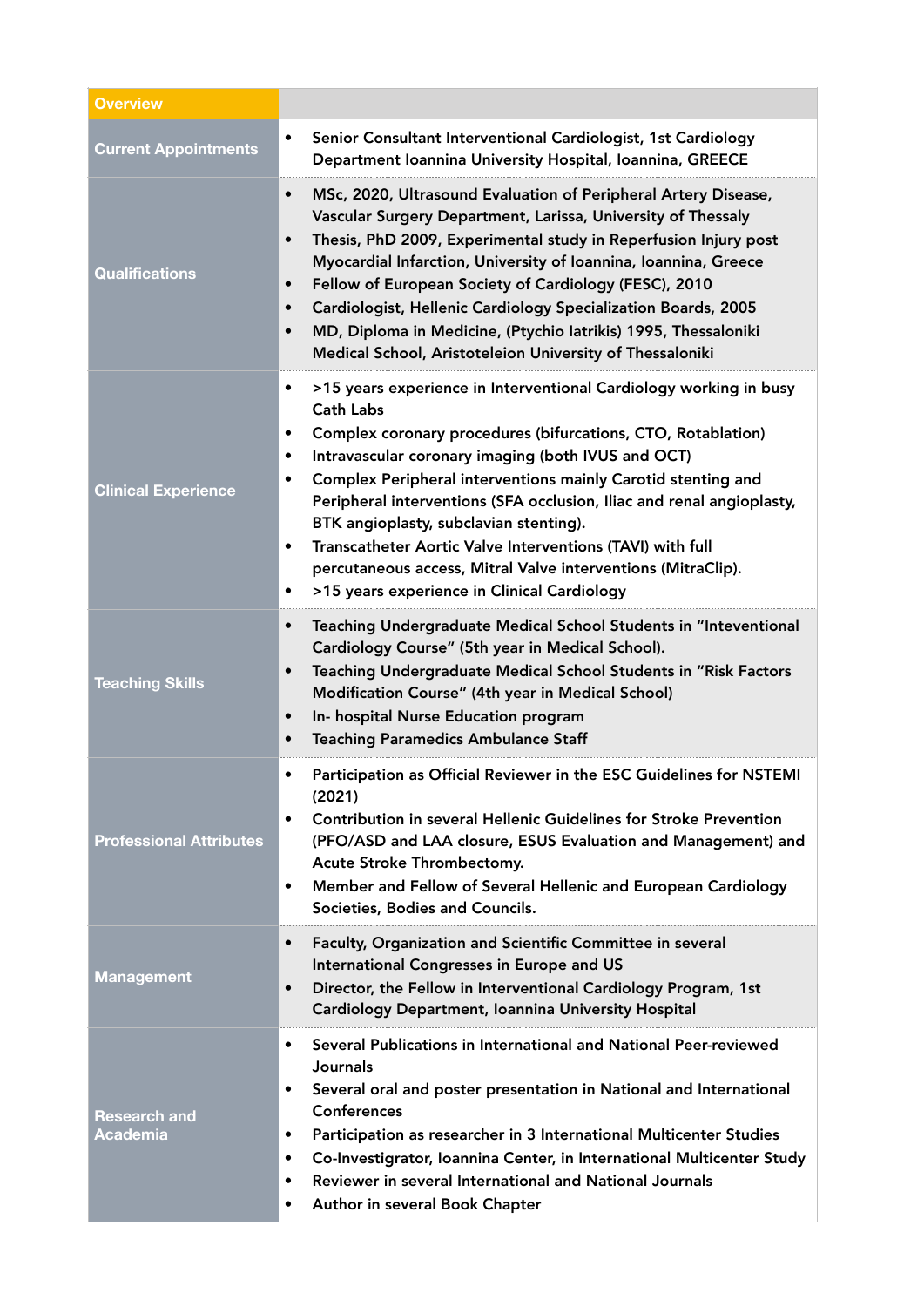| NAME:           | <b>Dimitrios Nikas (Male)</b> |
|-----------------|-------------------------------|
| Address:        | 47th Meletiou Geografou str   |
|                 | GR 453 33 Ioannina            |
|                 | <b>GREECE</b>                 |
| Tel:            |                               |
|                 | Home: +30 2651031081          |
|                 | Work: +30-2651099894          |
|                 | Mobile: +30 6944-390204       |
|                 |                               |
| E-mails:        | dimitrios.nikas@gmail.com     |
|                 | dimitrios.nikas@icloud.com    |
|                 | dnikas@uoi.gr                 |
|                 |                               |
| Date of birth:  | March 31st, 1971              |
|                 |                               |
| Place of birth: | Ioannina, Greece              |
|                 |                               |
| Marital status: | Married                       |
|                 |                               |
| Nationality:    | Greek (Hellenic)              |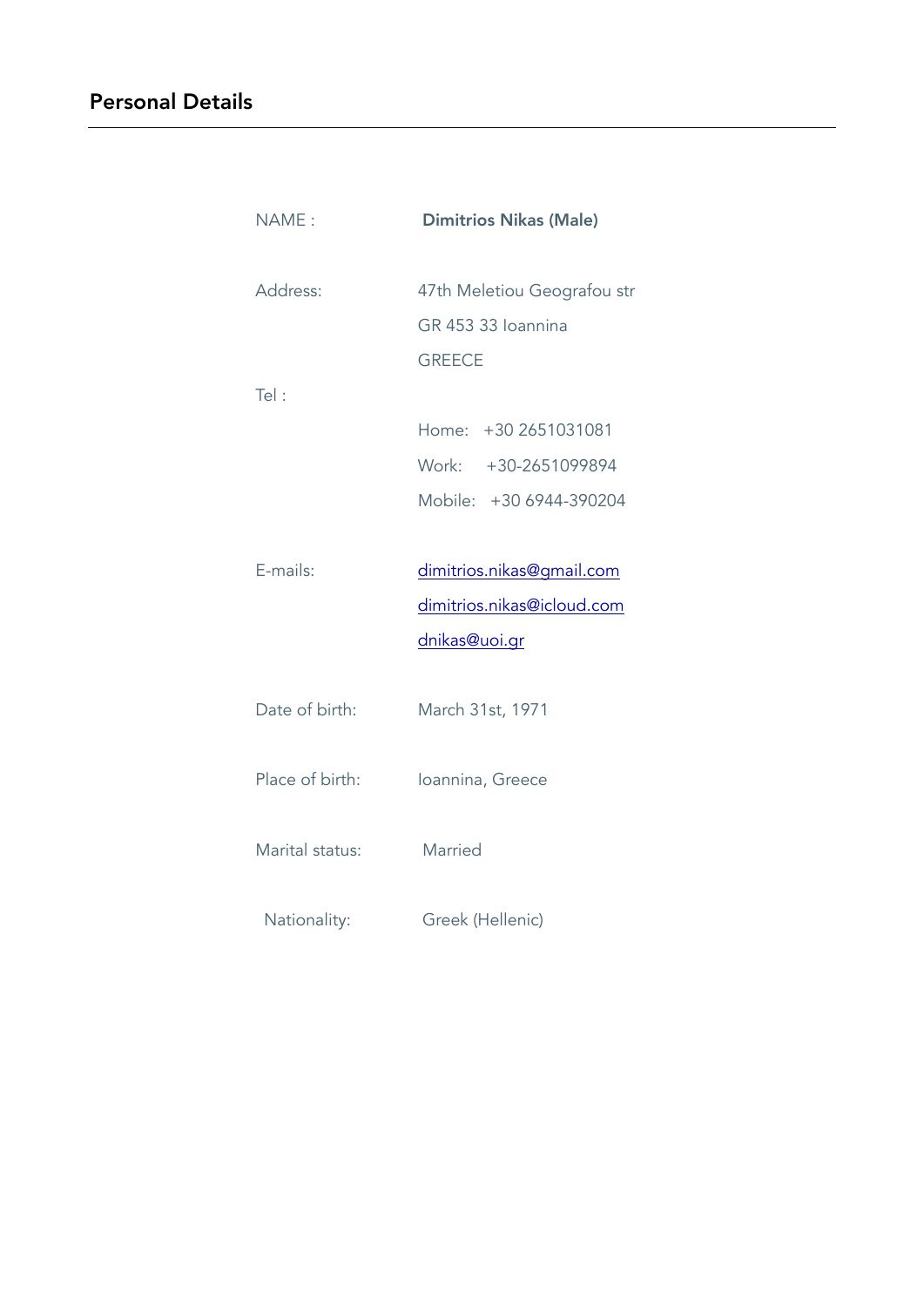#### May 2012 - today CONSULTANT INTERVENTIONAL CARDIOLOGIST

*1st Cardiology Department, Ioannina University Hospital, Ioannina, Greece Director: Prof. Theofilos Kolletis* 

Busy cardiac catheterization laboratory affiliated with a general Cardiology clinic providing high medical service in a rural area of 600,000 - 800,000 inhabitants. Coronary angiographies, coronary angioplasties and peripheral angiographies as well as angioplasties are in the everyday program of the cath-lab. Scheduled weekly structural Interventional procedures, with the cooperation with the 2nd Cardiology Department (Director: Prof. L.Michalis), are performed including all aspects of structural cardiac disease (TAVIs, MitraClip, PFO/ASD closure). Additionally, every second day, two (2) interventional Cardiologists are on-duty performing emergent cardiac catheterization and therapeutic interventional procedures (Primary ). A full 24/7 Primary PCI service has been established, implicating the National Emergency Service as well as the hospital's general Emergency Department.

# Career Progression and Personal Statement

After finishing my graduate studies in the Thessaloniki Medical School, Aristoteleion University, Thessaloniki, Greece, in 1995, I entered relatively soon in the National Fellowship/Cardiology Specialization Programme, which includes two (2) years in Internship Practice and additional four (4) years Specialization in Cardiology. From the first year, already in Internship fellowship, I admired Interventional Cardiology. During my Specialization in Cardiology, I was very much implicated in Interventional Cardiology performing a considerable number of interventional, both diagnostic and therapeutic procedures.

Along with my specialization, my involvement in Medical Research initiated. During the last years of my Cardiology Residency, I started my PhD Thesis, which completed successfully (with "Honors") in 2009, which was in the field of *in vivo* experimental study of Reperfusion Injury. During the PhD we established a closed-chest Percutaneous Model of Myocardial Infarction in Swines, mimicking the "real-world" . Within my Residency and Experimental Studies I gained significant experience in catheterisation techniques. After my Residency, I spend more that two (2) years as Research Fellow in Cardiology Department and Fellow of Michailideion Research Institute, Ioannina Medical School, Ioannina, Greece (Director: Prof. D. Sideris). During this period, I spend a short time in Herman's Memorial Hospital, The University of Texas, TX, USA, where I was trained in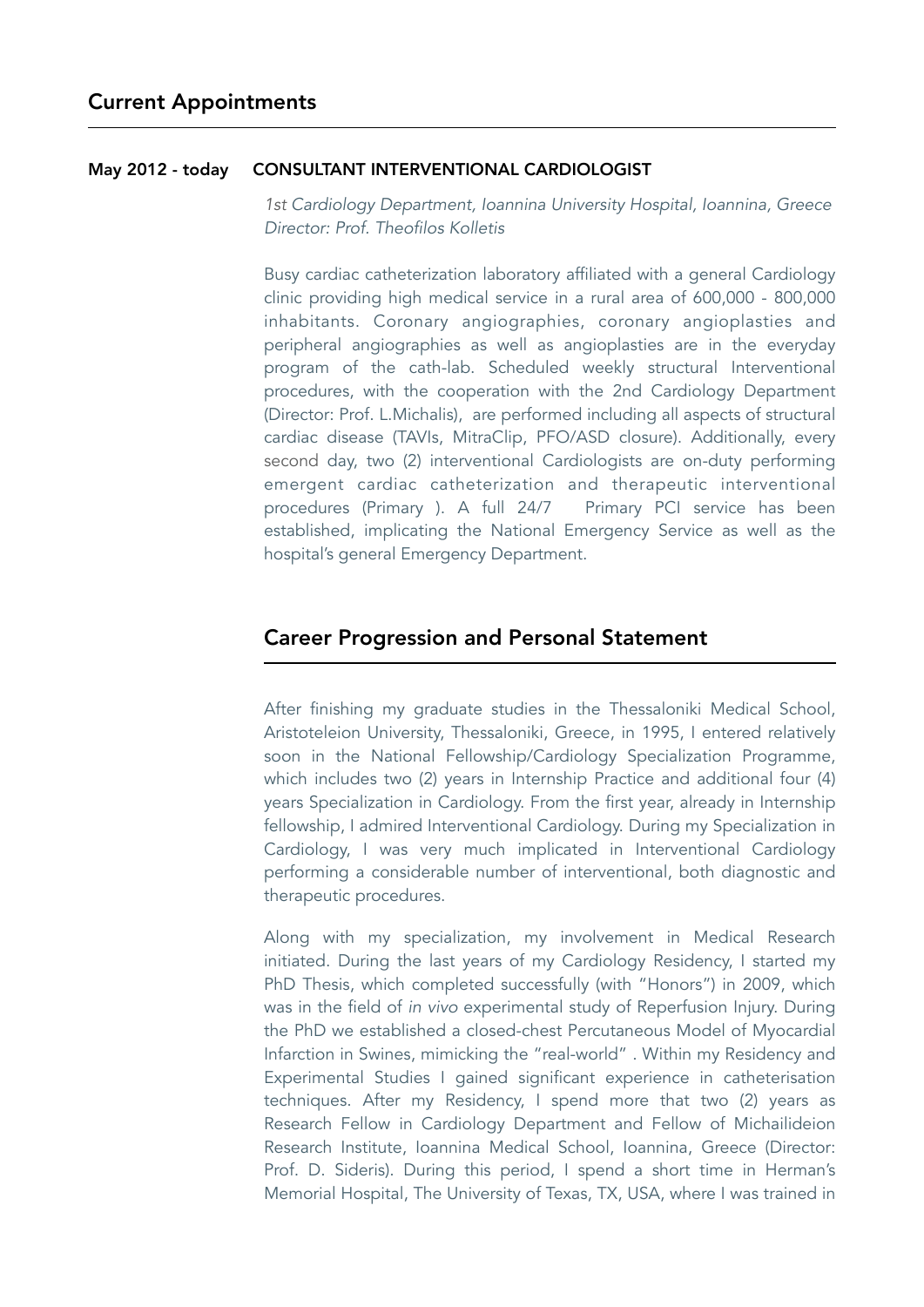specialized modern Echocardiographic techniques, like transesophageal and stress echo echocardiography.

In 2005, I was appointed as Clinical and Research Fellow in Interventional Cardiology, in Mirano General Hospital, Mirano, Veneto, Italy (Director: Dr. B. Reimers, MD, PhD) where I spend more than two (2) years in total, in training in Percutaneous Inteventional Cardiology Procedures and Endovascular Peripheral procedures. In a busy, state hospital, with everyday on-duty days, I gained significant experience in complex Coronary procedures, including complex bifurcation angioplasty, rotablation procedures, and CTOs. During my second fellowship, I completed my training in Radial Access. Both routine and emergent procedures, either simple or complex are performed via radial access, which regard my primary access in the majority (>99%) of the coronary and peripheral procedures. Additionally, I performed several Peripheral procedures and gained significant experience peripheral interventions, including renal stenting, SFA, and iliac angioplasty, as well abdominal aortic aneurysm interventions. Nowadays, most of the Carotid procedures are performed via radial access. But, above all, I mainly involved in Carotid stenting and Supraortic trunk interventions, which became one of main Scientific interests since then, where I published several papers and participated as instructor in many Carotid stenting workshops.

My current clinical experience includes, advanced interventional skills in performing as fully independent operator complex coronary, structural and peripheral percutaneous interventional procedures. Additionally, weekly performance of Cardiology structural procedures, like TAVIs and MitraClip as well as PFO/ASD closure. Since I was deeply involved in Carotid Interventions. Additional training in Acute Stroke Interventions and Thrombectomy was done in Bremen, Department for Diagnostic and Interventional Neuroradiology Hospitals Bremen-Mitte, Bremen-Ost, Germany.

My Academic experience included scientific research in the experimental field of myocardial infarction and reperfusion, contribution in several scientific papers, both Cardiology and Peripheral ones, as well as involvement in the structural Cardiology Congresses and workshops. As one of main scientific interest regards Percutaneous Peripheral Interventions , along with my PhD Thesis, additional MSc was gained in Ultrasound Diagnosis and Follow-up of Patients with PAD, in which I was further trained on how to diagnose, classify and follow-up patients with PAD; moreover, additional training in Ultrasound Guided Puncture was done.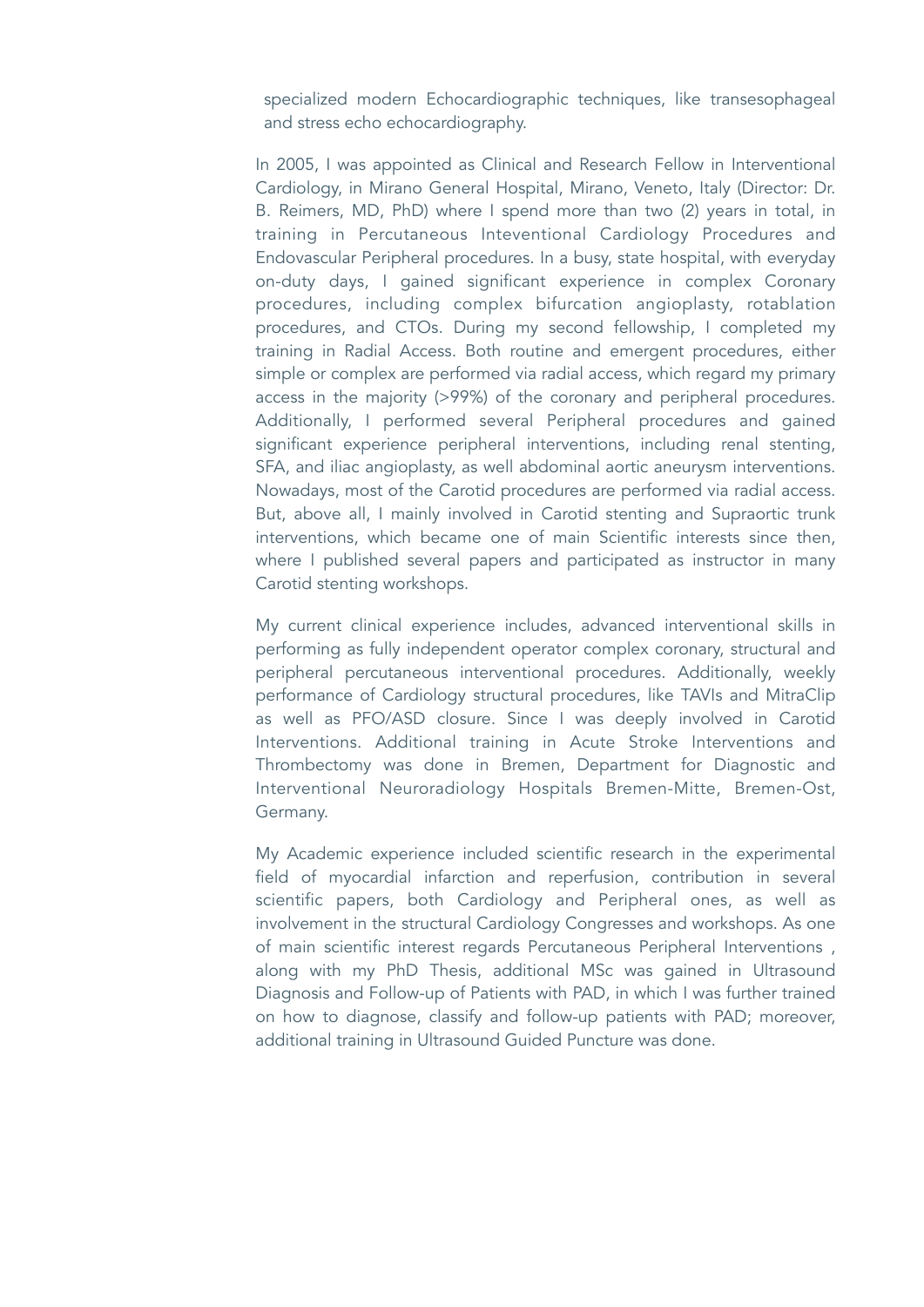# Postgraduate Qualifications

| 2020 | MSc, Thessaly Medical School, university of thessaly,<br>Larissa, Greece                                                                                                                             |
|------|------------------------------------------------------------------------------------------------------------------------------------------------------------------------------------------------------|
| 2017 | Acute Stroke Interventions and Thrombectomy, Department for<br>Diagnostic and Interventional Neuroradiology Hospitals Bremen-<br>Mitte, Bremen-Ost, Germany                                          |
| 2011 | Fellowship in Inteventional Cardiology and Peripheral Procedures<br>(2nd part). Additional training in Radial Access and Structural<br>Cardiology Disease. Mirano State Hospital, Mirano (VE), Italy |
| 2009 | PhD Thesis, Ioannina Medical School, Ioannina University, Ioannina,<br>Greece                                                                                                                        |
| 2007 | Fellowship in Inteventional Cardiology and Peripheral Procedures<br>(1st part). Training in Complex Cardiology and Peripheral<br>Interventions.                                                      |
| 2003 | Exit Exams, in Cardiology, Greek Health Directorate, Ioannina,<br>Greece                                                                                                                             |

# Profesional Licences

# 1995 Greek Health Directorate – Ioannina Medical Association

Medical Working License Registration No: ΥΓ/10566/31-07-95)- Ioannina Medical Association;

# 2003 Greek Health Directorate– Ioannina Medical Association

 Cardiology Working Licence (5997/19-9-03)- Ioannina Medical Association. Unrestricted Licence to practise Medicine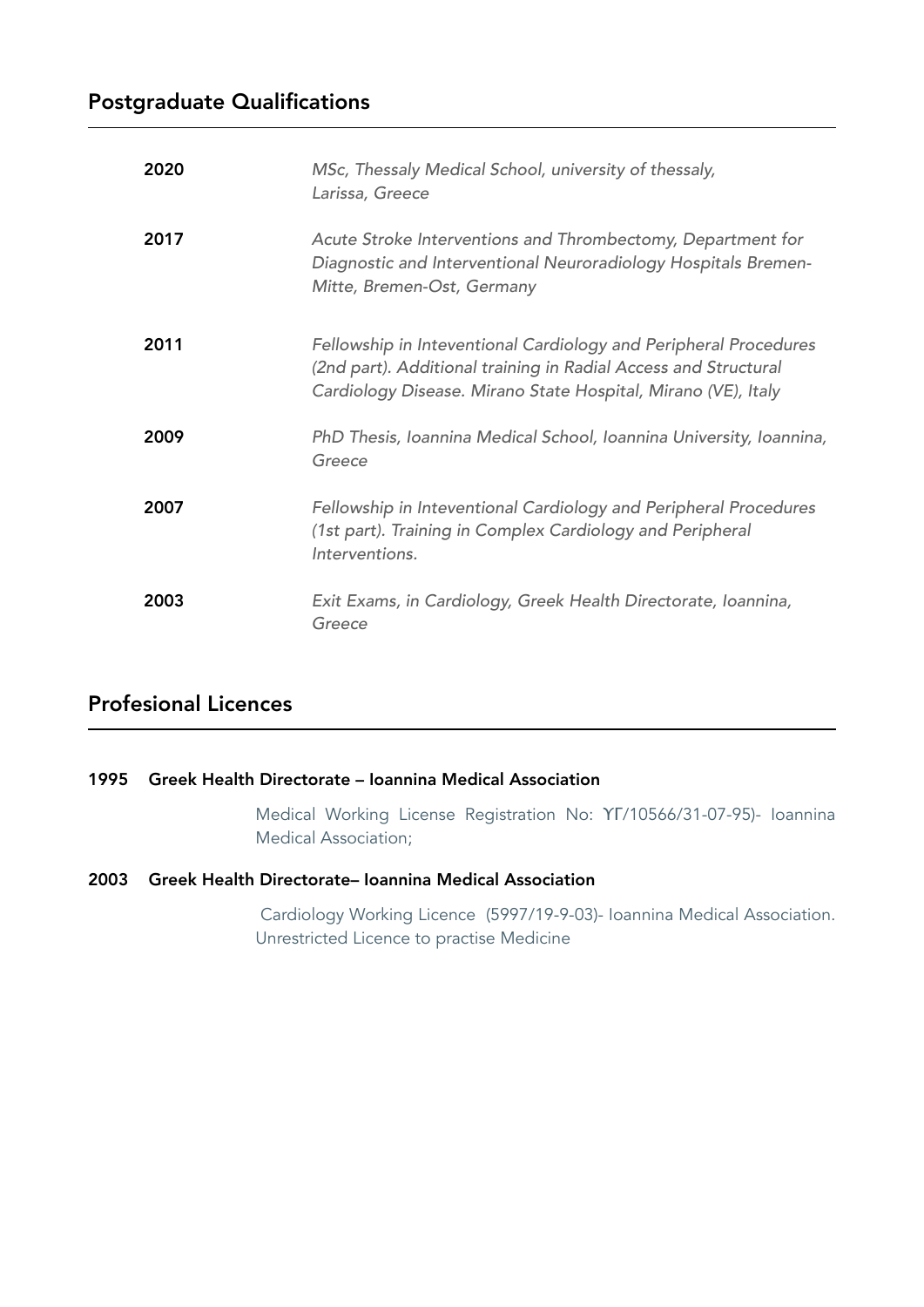# Qualifications

1988: Lyceum Diploma - Senior high School Certificate of Studies (Honors)

1995: Medical Diploma (MD) Grade: Very Good

1995: *MEDICAL REGISTRATION*

Prefecture of Ioannina – Medical working license

(Registration No: ΥΓ/10566/31-07-95)- Ioannina Medical Association

2003: Prefecture of Ioannina – Cardiology Working Licence

(5997/19-9-03)- Ioannina Medical Association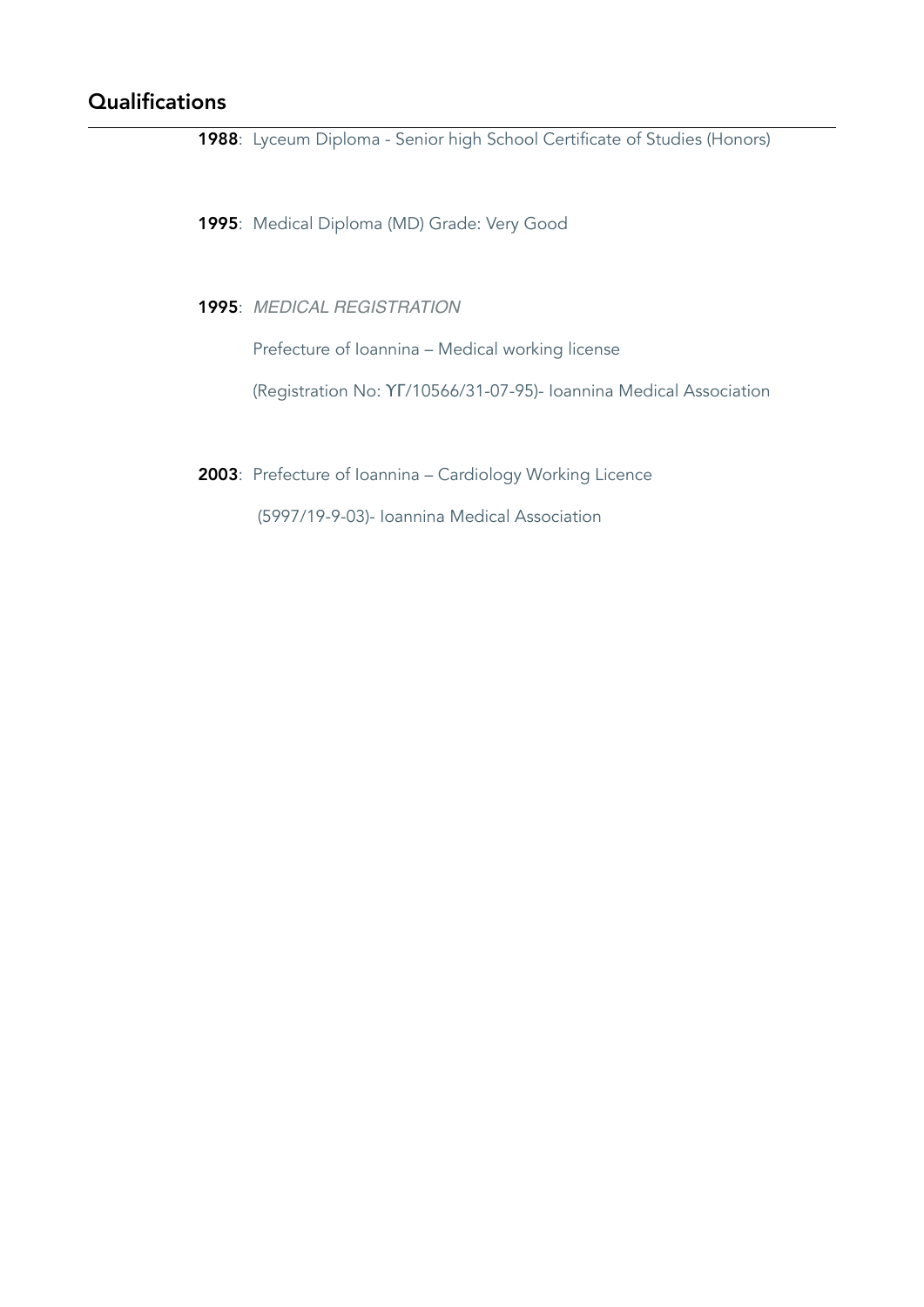# Education

| 1982-1988 | Secondary "Zosimea Lyceum" - Senior High School, Ioannina GREECE     |
|-----------|----------------------------------------------------------------------|
|           |                                                                      |
| 1988-1995 | Higher The Medical School, "Aristotelian" University of Thessaloniki |
|           | Thessaloniki, Greece                                                 |

# Degrees

| 1995 | Ptychio latrikis" – MEDICAL DIPLOMA (Grade: Very Good).                                                                                                                          |
|------|----------------------------------------------------------------------------------------------------------------------------------------------------------------------------------|
|      | "Aristotelian" University of Thessaloniki, GREECE                                                                                                                                |
|      |                                                                                                                                                                                  |
| 2009 | Thesis (PhD) on "Effect of antioxidants' combination on reperfusion<br>injury prevention; experimental study". Ioannina Medical School,<br>Ioannina University, Ioannina, GREECE |
| 2020 | Master of Science (MSc): "Ultrasound Diagnosis and Follow-up in<br>patients with Peripheral Artery Disease", Thessaly Medical School,<br>Larissa, Greece                         |
|      |                                                                                                                                                                                  |

# Awards

| 1982-1988: | Awards for Academic Achievement - Excellent Performance |
|------------|---------------------------------------------------------|
|            | Total of Six Prizes for a period of Six Academic Years  |

Greek Ministry of Education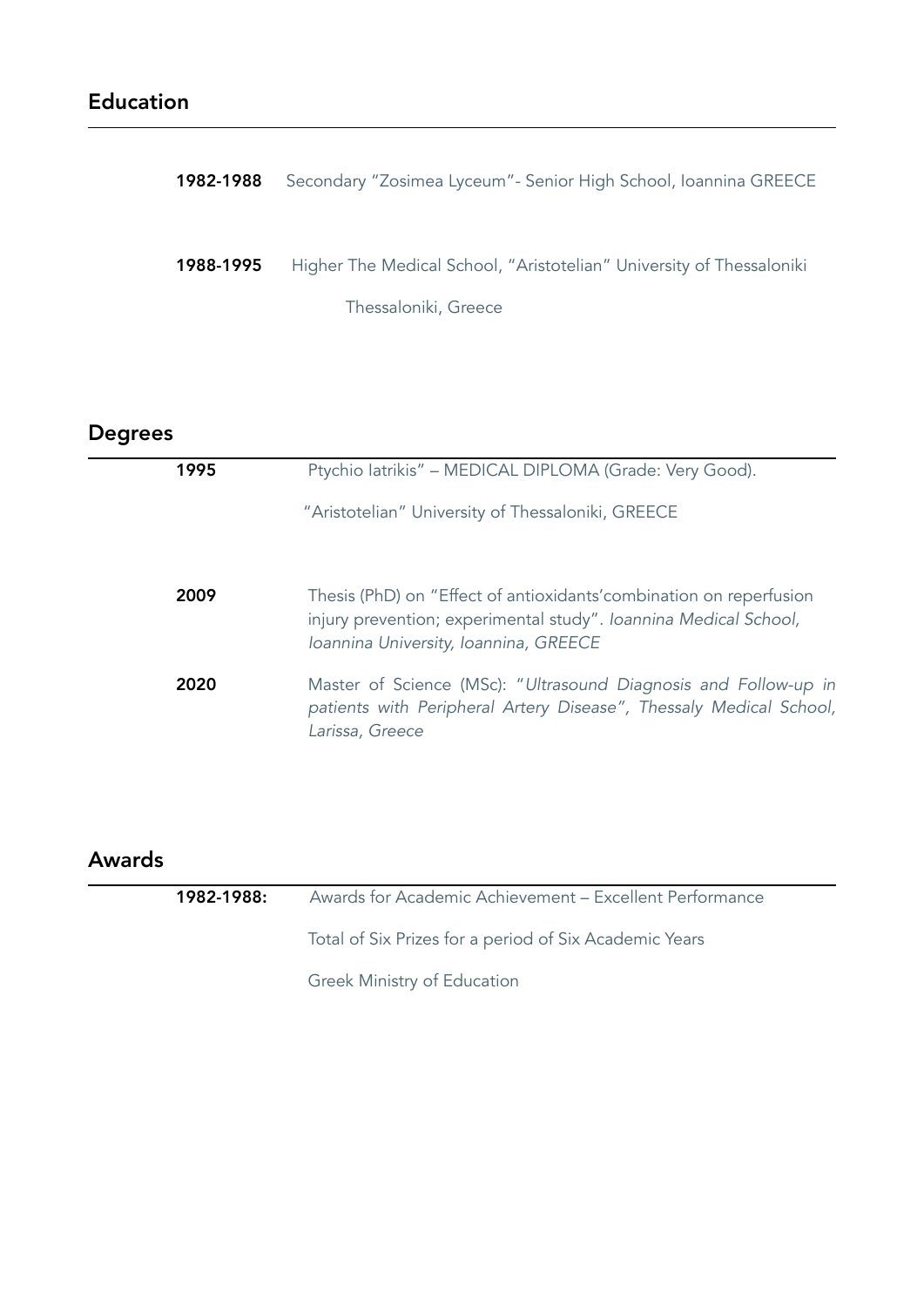Fellow of European Society of Cardiology - FESC

Member of the European Society of Cardiology (ESC)

Member of the European Working Group of Peripheral Circulation

Member of the Hellenic Society of Cardiology (HSC)

Member of the Hellenic Working Group of Interventional Cardiology

Member of the Hellenic Working Group of the Aorta and Peripheral Vessels

Member of the European Association of Percutaneous Cardiovascular Interventions (EAPCI)

Member of the Nucleus in Hellenic Working Group of Stroke

Member of European Council of Stroke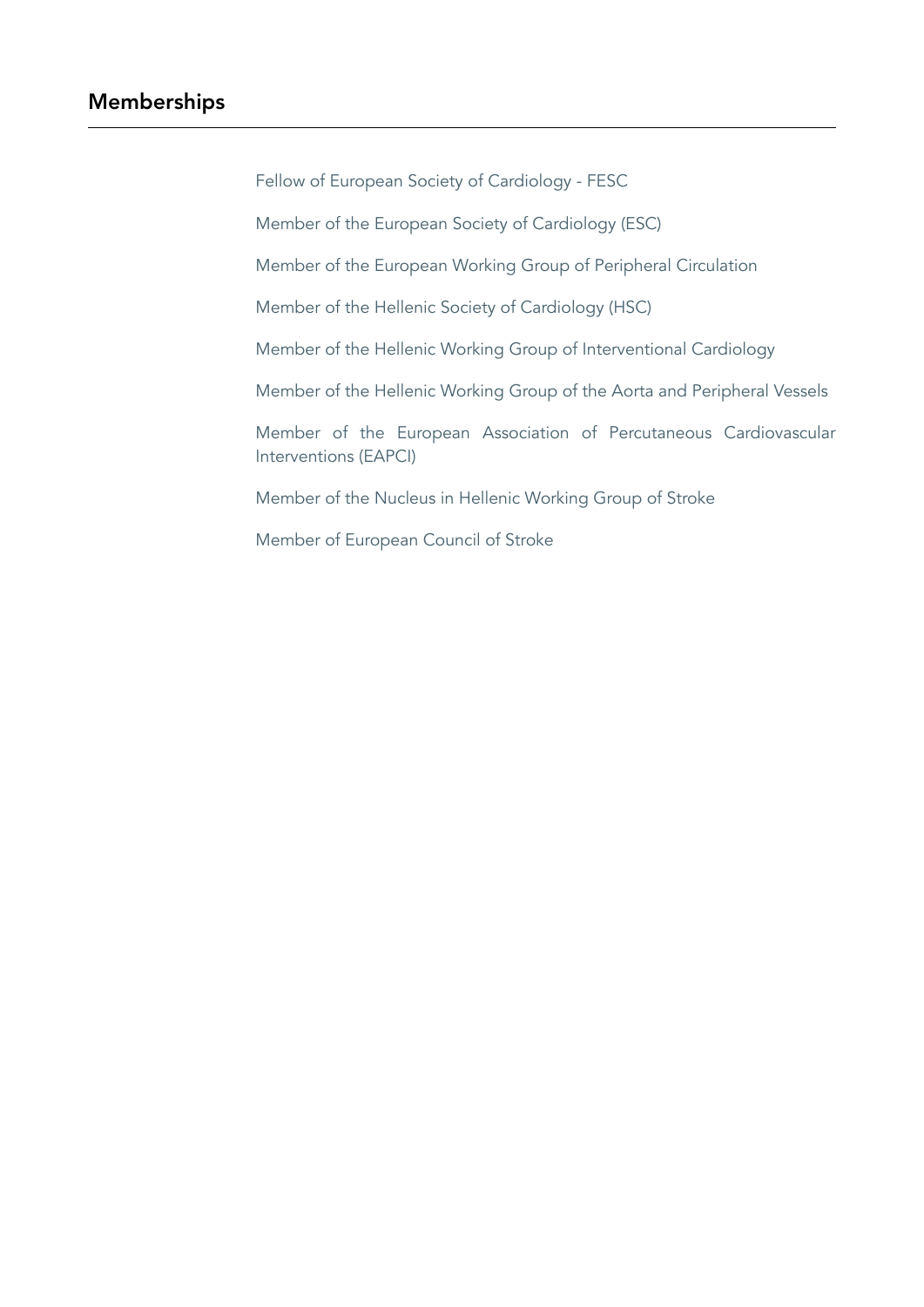#### Previous posts

#### Aug 2011 - May 2012

#### CONSULTANT INTERVENTIONAL CARDIOLOGIST

Cardiology Department, Ioannina Public Hospital, Ioannina, Greece

Director: Konstantinos Siogas, MD, PhD

Cardiac catheterization laboratory affiliated with a general Cardiology clinic providing high medical service in a rural area of 100,000 inhabitants. Coronary angiographies, coronary angioplasties and peripheral angiographies as well as angioplasties are in the everyday program of the cath-lab. Full 24/7 Primary PCI service was started upon my arrival to the hospital.

#### Oct 2010-Jun 2011

#### CONSULTANT INTERVENTIONAL CARDIOLOGIST

Cardiology Department, Lamia Public Hospital, Lamia, Greece

Director: Antonios Antonoulas, MD

Busy cardiology department which provides medical service in an area of around 250,000 inhabitants. Everyday on duty service for elective and emergency patients. Coronary angiography and angioplasty as well as peripheral circulation interventions are performed in the affiliated University Hospital of Larissa, Greece which is settled in a nearby region, less than 90km away and less than 50 mins driving time. Primary PCI service is also provided through this center by on site Interventional cardiologists including the undersigned doctor.

#### Dec 2010 - Jun 2010

### INTERVENTIONAL CARDIOLOGY FELLOW

Cardiology Department,Mirano Public Hospital, Mirano (VE), Italy

Director: Bernhard Reimers, MD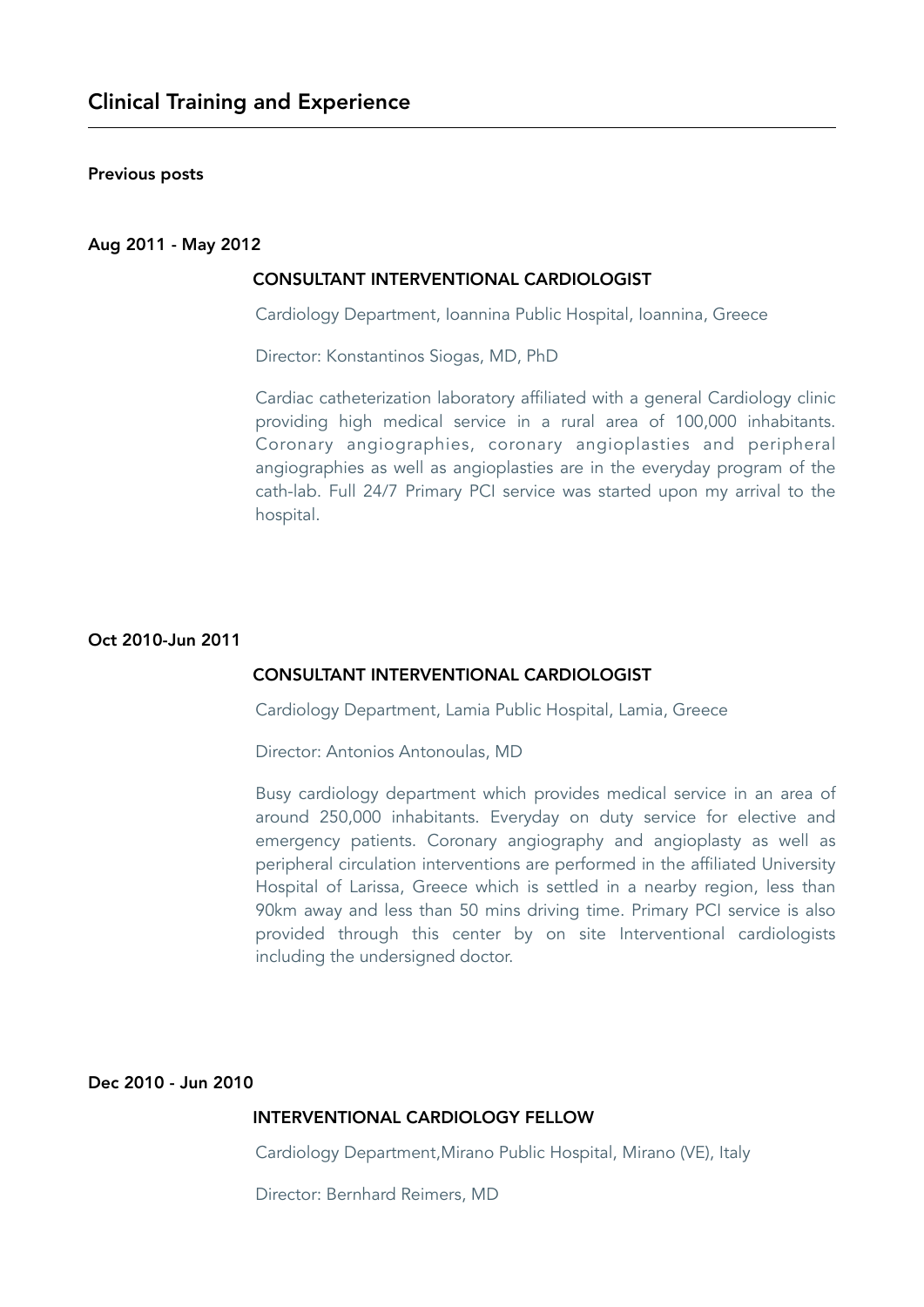Post applied for six (6) months additional training in advanced techniques in Interventional Cardiovascular procedures. Particular interest in novel treatment techniques of both coronary and peripheral interventions using the radial access. Additional training and participation in percutaneous treatment of structural heart diseases with particular interest in Transcatheter Aortic Valve Implantation (TAVI) and percutaneous Mitral valve repair procedures.

#### Aug 2007 - Aug 2009

### CONSULTANT INTERVENTIONAL CARDIOLOGIST

Cardiology Department, Ioannina Public Hospital, Ioannina, Greece

Director: Konstantinos Siogas, MD, PhD

Busy cardiac catheterization laboratory affiliated with a general Cardiology clinic providing high medical service in a rural area of 200,000 inhabitants. Coronary angiographies, coronary angioplasties and peripheral angiographies as well as angioplasties are in the everyday program of the cath-lab. Additionally, every second day, 2 interventional Cardiologists are on-duty performing emergent cardiac catheterization and therapeutic interventional procedures. Currently, a Primary PCI program has started implicating the National Emergency Service as well as the hospital's general Emergency Department.

#### Sep 2005 - Sep 2006

#### INTERVENTIONAL CARDIOLOGY FELLOW

Cardiology Department,Mirano Public Hospital, Mirano (VE), Italy

Director: Bernhard Reimers, MD

Post applied for one (1) year fellowship in Interventional Cardiology training. Performing everyday Diagnostic coronary angiograms and coronary angioplasties, using all modern techniques for bifurcation and complex lesion in-general. Furthermore, I got trained in peripheral interventions, especially in carotid artery stenting, performing everyday peripheral diagnostic angiographies and therapeutic interventional procedures in carotid arteries as well as in several peripheral arteries (low extremity arteries, renals etc).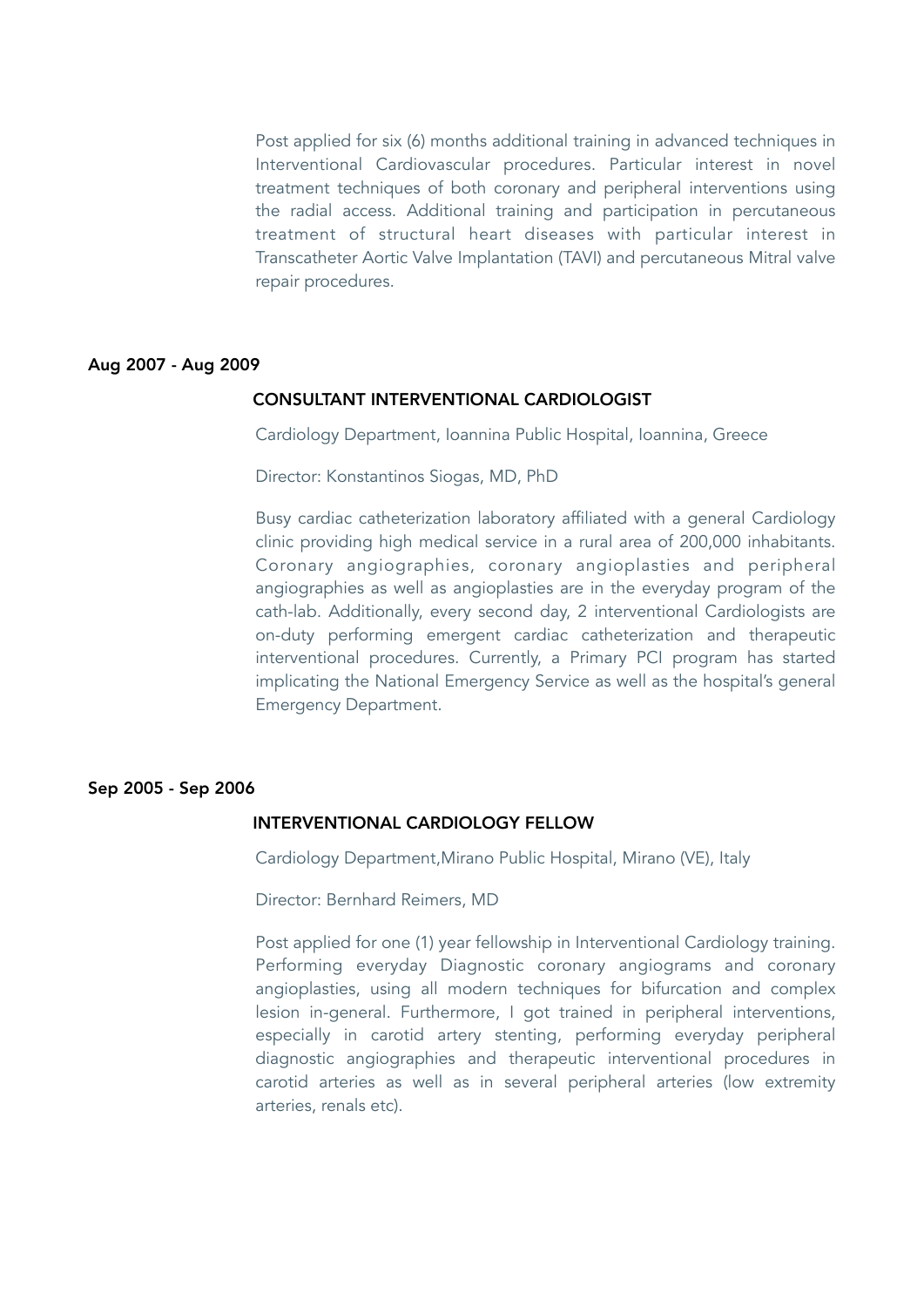#### Oct 2003 - Sep 2005

#### CARDIOLOGY RESEARCH FELLOW

Michailideion Cardiac Center, Ioannina Medical School, Ioannina, Greece

Director: Prof. Lampros Michalis, MD, PhD, FESC

Clinical and experimental research mainly in the field of Interventional Cardiology. Experimental research on Reperfusion Injury Syndrome in large animals (pigs) using endovascular techniques. Clinical research in previous and modern issues in Interventional Cardiolgy (i.e. brachytherapy, drugeluting stents). Development and application in clinical practice of modern, computer aided decision support systems as well as computer based formulas used as intelligent tools for prediction of important issues in Interventional Cardiology (i.e. restenosis).

#### Jul 2003- Aug 2003

#### TRAININING COURSE IN ADVANCED ECHOCARDIOGRAPHY

Department of Cardiology, EchoLab, Hermann Memorial Hospital, The University of Texas, US

Health Science Center at Houston

Director: Ass. Prof. Mihai Croitoru, MD, PhD

Additional training in Echocardiography, both transthoracic (TTE) and transeosophageal (TEE), in a busy and specialized center. Performance and interpretation of routine echo studies, both TTE and TEE.

#### Jun 1999 - Jun 2003

#### Residency in General cardiology - 4 years

Department of Cardiology, Ioannina Univeristy Hospital, Ioannina, Greece

Director:Prof. Dimitrios Sideris, MD, PhD, FESC

Four – year residency period in Cardiology during which I had performed all medical acts pertinent for a doctor in Cardiology. I have been responsible for several patients with various heart and circulatory disorders in the Emergency Room, Intensive Care Unit and I have participated in many medical and experimental research protocols. I have gained adequate experience in Echocardiography and I have some experience in Transesophageal Echocardiography. I have, also, gained adequate experience in performing Diagnostic Cardiac catheterization procedures,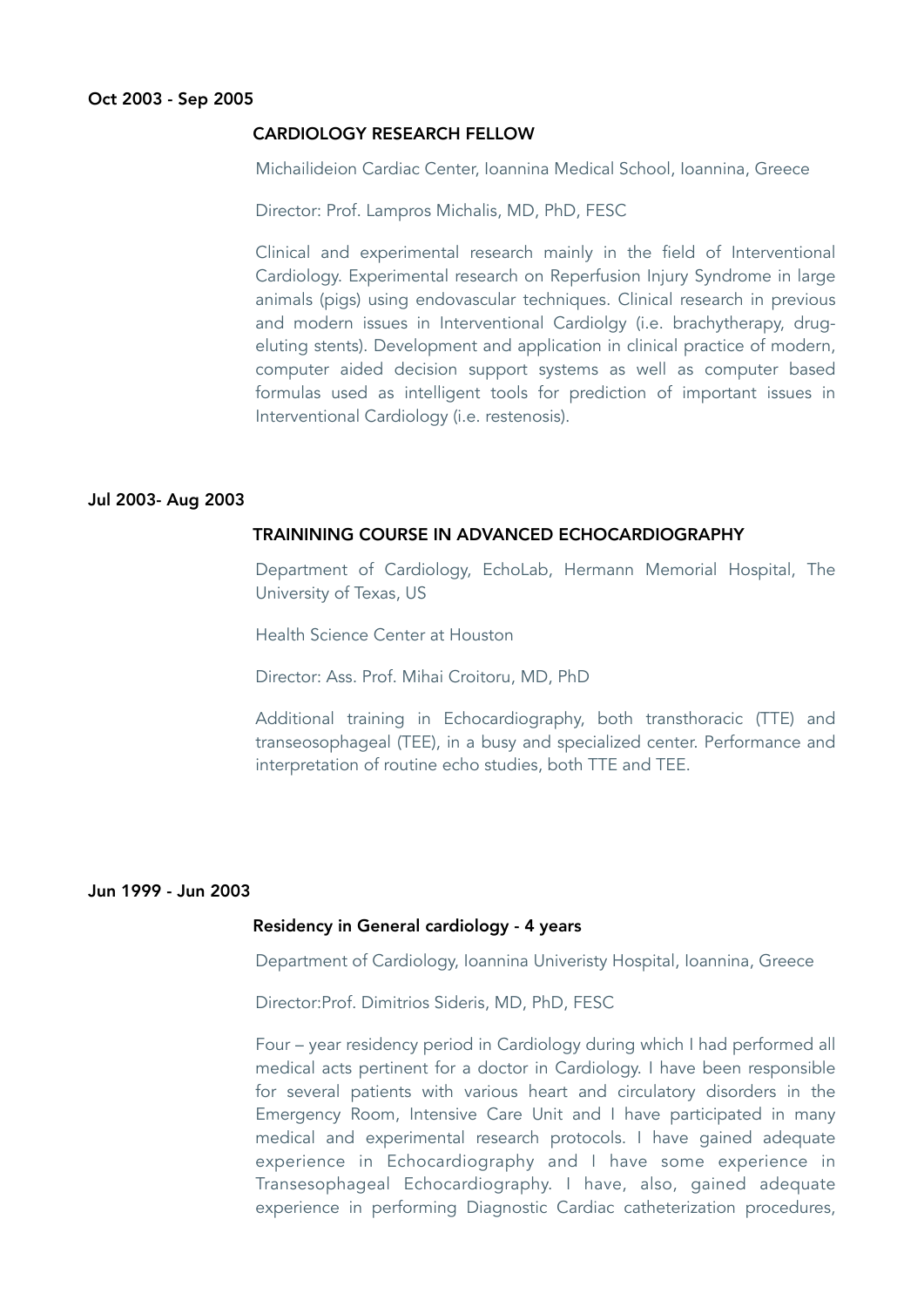during my 10 month training in Cath Lab.Training during residency in Cardiology:

Cardiology Ward: 2 years ICU: 6 months Cath lab: 6 months (additional training: 4 months) Echocardiography: 6 months Stress tests- Holter: 3 months

#### May 1997 - May 1999

#### Residency in internal medicine - 2 years

Department of Internal Medicine, Arta General Hospital, Arta, Greece

Director: Dimitrios Papaioannidis, MD, PhD

Two – year residency in Internal Medicine department pre-requisite for continuing to 4 year residency in Cardiology. In the Internal Medicine department, which comprised of 32 beds, I completed my Internal Medicine training. My duties included the day to day care of the ward's patients and ward's rounds under the supervision of the department's consultants. With my 6 other colleagues we had the responsibility of the outpatients' department every day, where I had to undertake various medical cases (Internal Medicine and Cardiology cases) from follow-up and routine cases to the management of high risk cases and emergencies. The on call rota was organized as 1:4 rota. Under the supervision of the on-duty consultant I assessed and initiated the management of the Internal Medicine and Cardiologic emergencies. I attended also regular teaching and audit sessions. During my two-year residency in Internal Medicine, I continued to collaborate with Cardiology clinic's doctors in experimental research, Cardiology educational program and hospitalized patients' care.

#### Sep 1995 - Mar 1997

#### Medical Rural Service

Health Center in Dervizianal, Prefectural Authority of Ioannina, Ioannina, Greece

Director: Dr. Papadiotis, MD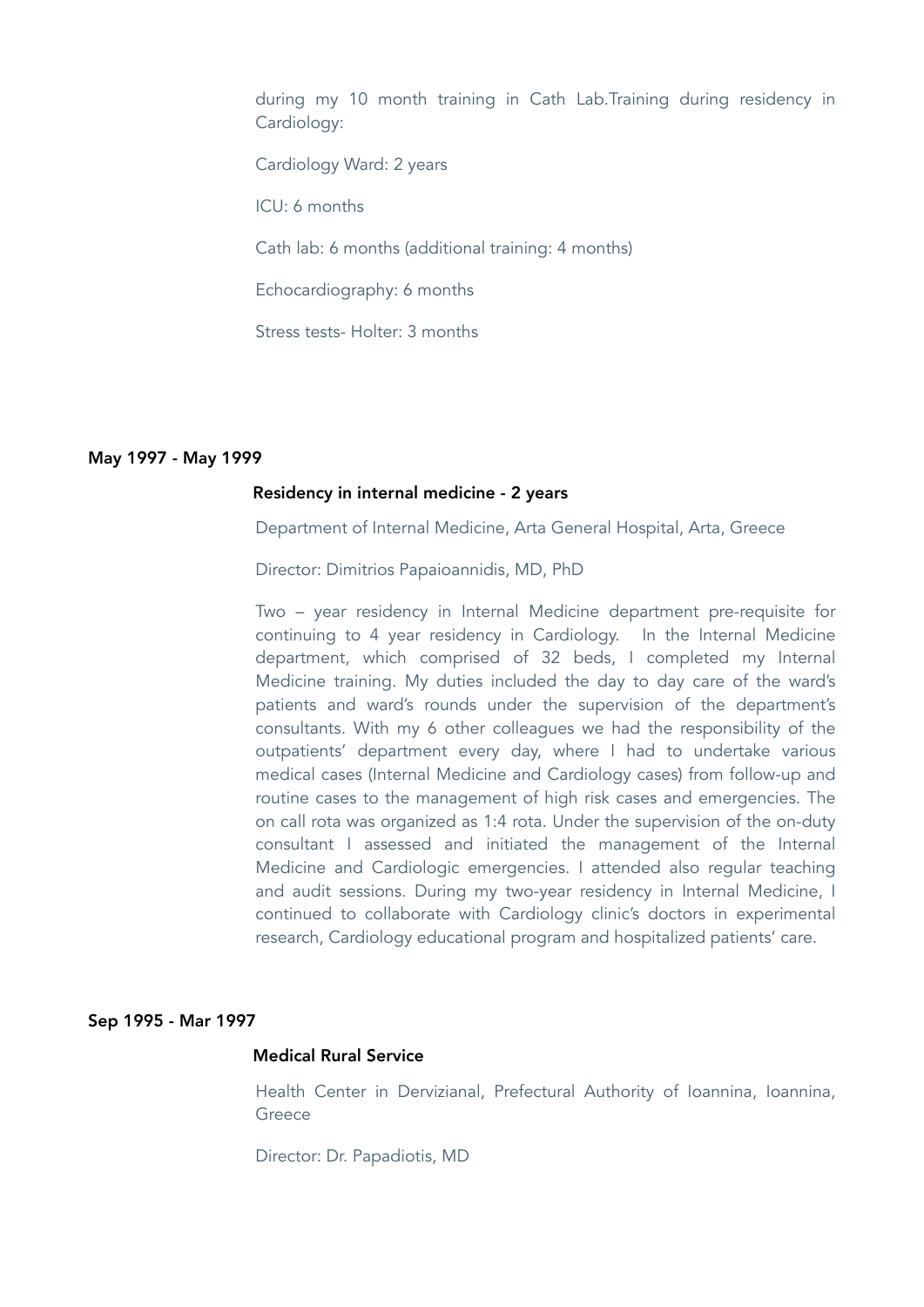This is a compulsory 1-year medical service for medical school graduates that aims to the provision of health services to the people of relatively remote areas. Main duties were those of a general practitioner undertaking every case from various medical fields, including Cardiology.

# Courses

# Jan 1999 - Feb 1999

### *C*ardiopulmonary Resuscitation Diploma

University Hospital of Ioannina Ministry of Health Course code: Υ98-Ν7.01-Ε304Β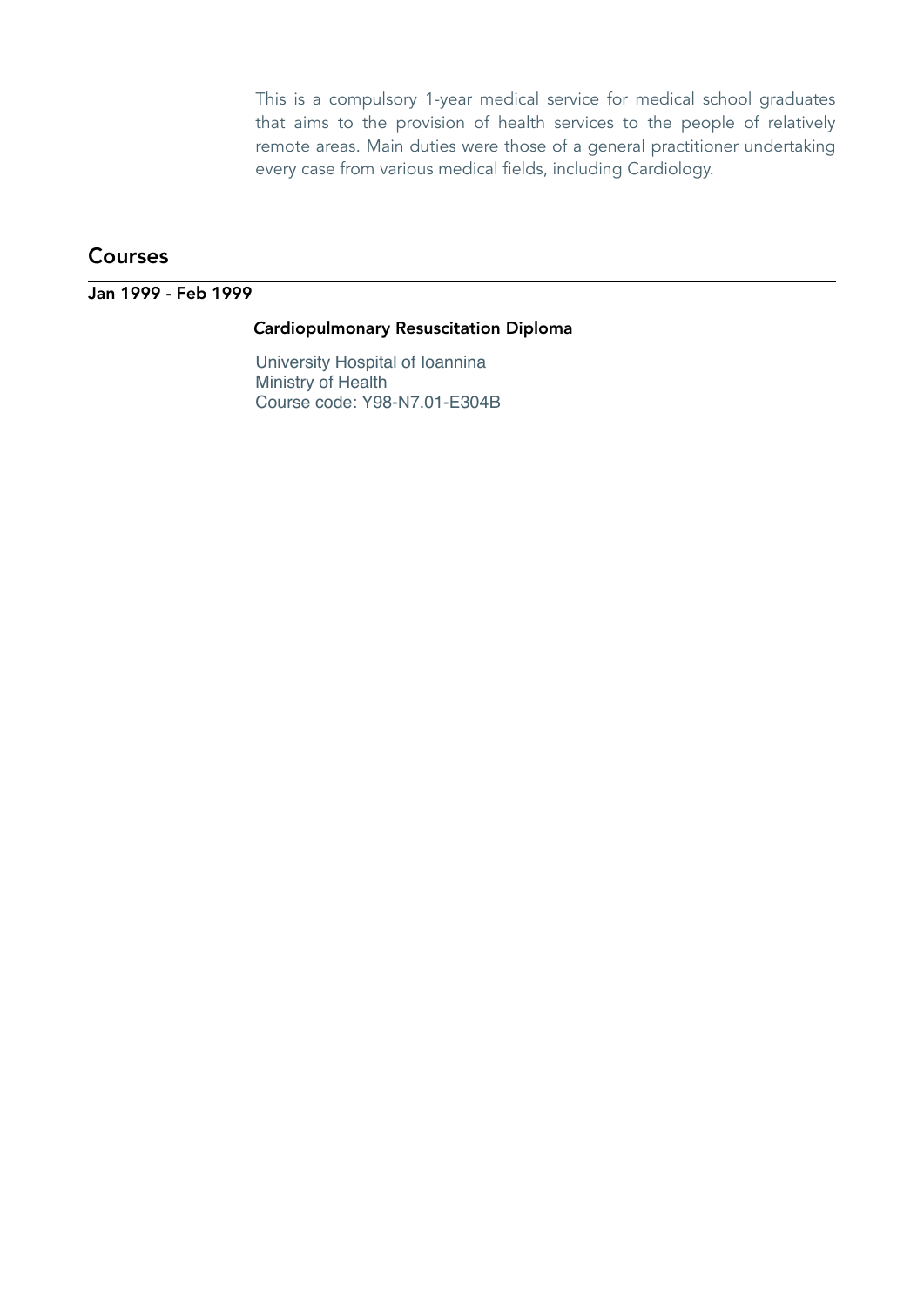# *PUBLICATIONS*

#### PEER REVIEWED JOURNALS

Katsouras CS, Michalis LK, Malamou-Mitsi VD, Niolou D, Giogiakas V, Nikas D, Masouras G, Dallas P, Tsetis Dk, Sideris D, Rees MR "Histologic Comparison of Vibrating Guidewire with Conventional Guidewire Technique in an Experimental Coronary In Vivo Model". Cardiovascular Interventional Radiology 2003;26:454-458

Katsouras C, Michalis L, Papamichael N, Adamides K, Naka K, Nikas D, Goudevenos J, Sideris D. " Enoxaparin vs. tinzaparin in non-ST – segment elevation acute coronary syndromes: Results of the enoxaparin vs tinzaparin trial (EVET) at 6 months". Am Heart J 2005; 149:1-7

Katsouras C, Kotsia A, Nikas D, Naka KK, Papafaklis M, Sioros L, Zotou P, Sionis D, Michalis L. "One year effectiveness of BiodiYsio dexamethazoneeluting stent compared to BiodivYsio stent implantation in the treatment of single vessel coronary artery disease" Eurointervention 2005; 3:277-281

Nikas D, Kalef-Ezra J, Katsouras CS, Tsekeris P, Bozios G, Pappas C, Naka KK, Kotsia A, Papamichail N, Sideris D, Michalis LK. "Long-term clinical outcome of patients treated with β-brachytherapy in routine clinical practice". Int J Cardiol. 2007;115:183-9

Nikas D, [Reimers B, Elisabetta M, Sacca S, Cernetti C, Pasquetto G, Favero](http://www.ncbi.nlm.nih.gov/sites/entrez?Db=pubmed&Cmd=ShowDetailView&TermToSearch=17723015&ordinalpos=1&itool=EntrezSystem2.PEntrez.Pubmed.Pubmed_ResultsPanel.Pubmed_RVDocSum)  [L, Fattorello C, Pascotto P.](http://www.ncbi.nlm.nih.gov/sites/entrez?Db=pubmed&Cmd=ShowDetailView&TermToSearch=17723015&ordinalpos=1&itool=EntrezSystem2.PEntrez.Pubmed.Pubmed_ResultsPanel.Pubmed_RVDocSum) "Percutaneous interventions in patients with acute ischemic stroke related to obstructive atherosclerotic disease or dissection of the extracranial carotid artery". J Endovasc Ther. 2007 ;14:279-88.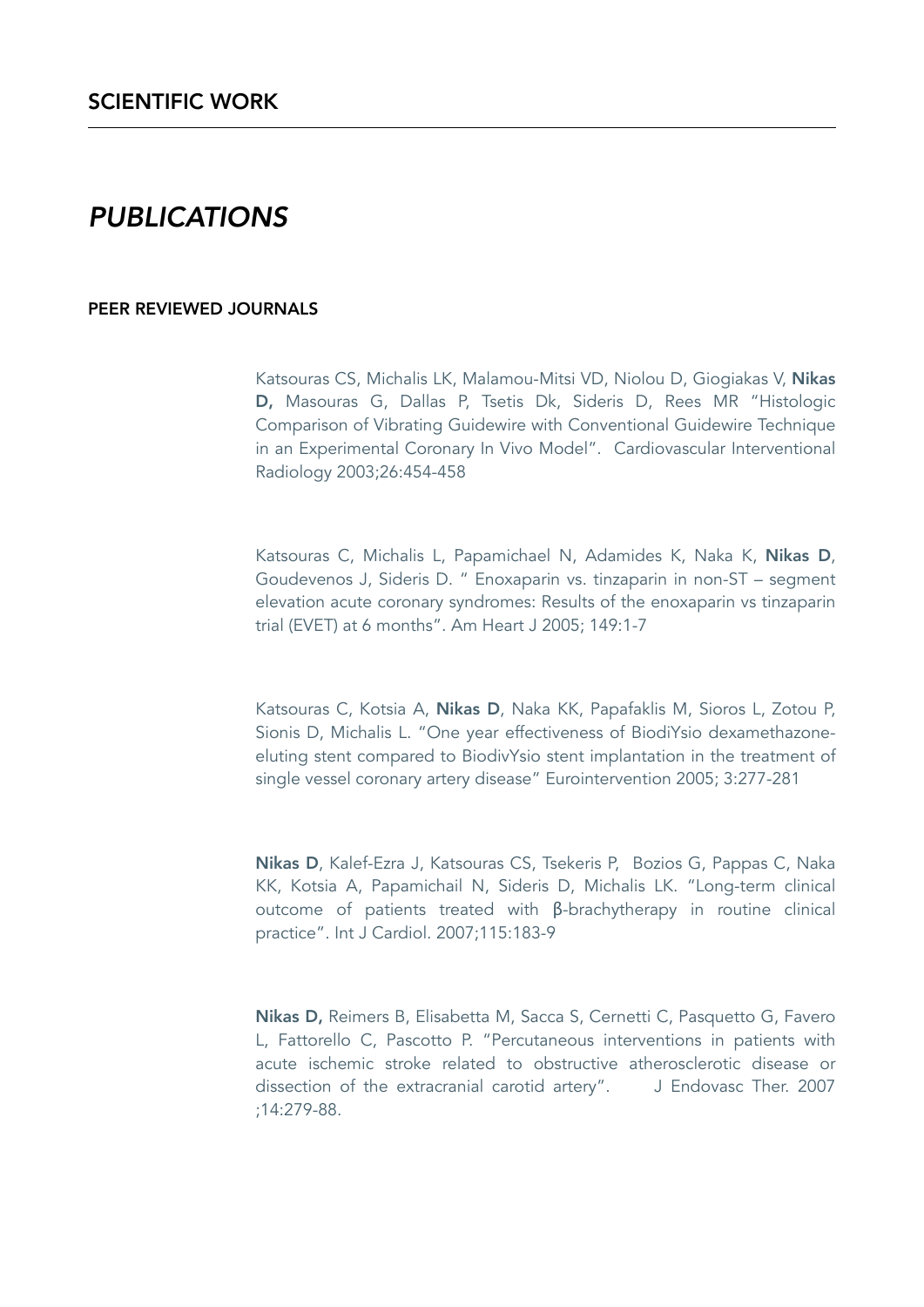Karahaliou A, Katsouras C, Koulouras V, Nikas D, Niokou D, Papadopoulos G, Nakos G, Sideris D, Michalis L. "Ventricular arrhythmias and antioxidative medication: experimental study". Hellenic J Cardiol 2008;49:320-328

Nikas D, Chatziathanasiou , Kotsia A, Papamichael N, Thomas C, Papafaklis M, Naka K, Kazakos N, Milionis H, Vakalis K, Katsouras C, Mpoumpa V, Vougiouklakis T, Michalis L. "Effect of intravenous administration of antioxidants alone and in combination on myocardial reperfusion injury in an experimental pig model" Curr Therap Research Clin Exp 2008;69:423-439

Favero L, Sacca S, Cenretti C, Pasquetto G, Nikas D, Reimers B. "Superselective embolization of renal haemmorrhage occuring after percutaneous coronary intervention". Cardiovasc Revasc Med 2009;10:62-65

Kountouris E, Potsis T, Nikas D, Siogas K. "A severe coarctation of aorta in a 72-year-old female: case report". Cases J 2009;2:6308

Nikas D, Chany Abdel M, Stabile E, Sorropago G, Sacca S, Favero L, Zakaryan N, Reimers B, Rubino P. "Carotid artery stenting using proximal cerebral for patients with angiographic appearance of string sign". J Am Coll Cardiol (JACC) Interv 2010;3:298-304

Nicosia A, Nikas D, Castriota F, Reimers B. Diagnosis and Management of periprocedural complications of Carotid stenting. J Ital Cardiol 2009; 10: 718-724

Nicosia A, Nikas D, Castriota F, Biamino G, Cao P, Cremonesi A, Mathias K, Moussa I, Hopkins N, Setacci C, Sievert H, Reimers B. "Classification for Carotid Stenting Complications: Manifestation, Management, and Prevention." J Endovasc Ther 2010;17:275-294

Favero L, Penzo C, Nikas D, Pacchioni A, Pasquetto G, Sacca S, Reimers B. "Cardiac and extracardiac complications during CTO interventions: prevention and management". Interventional Cardiology 2010;2:355-367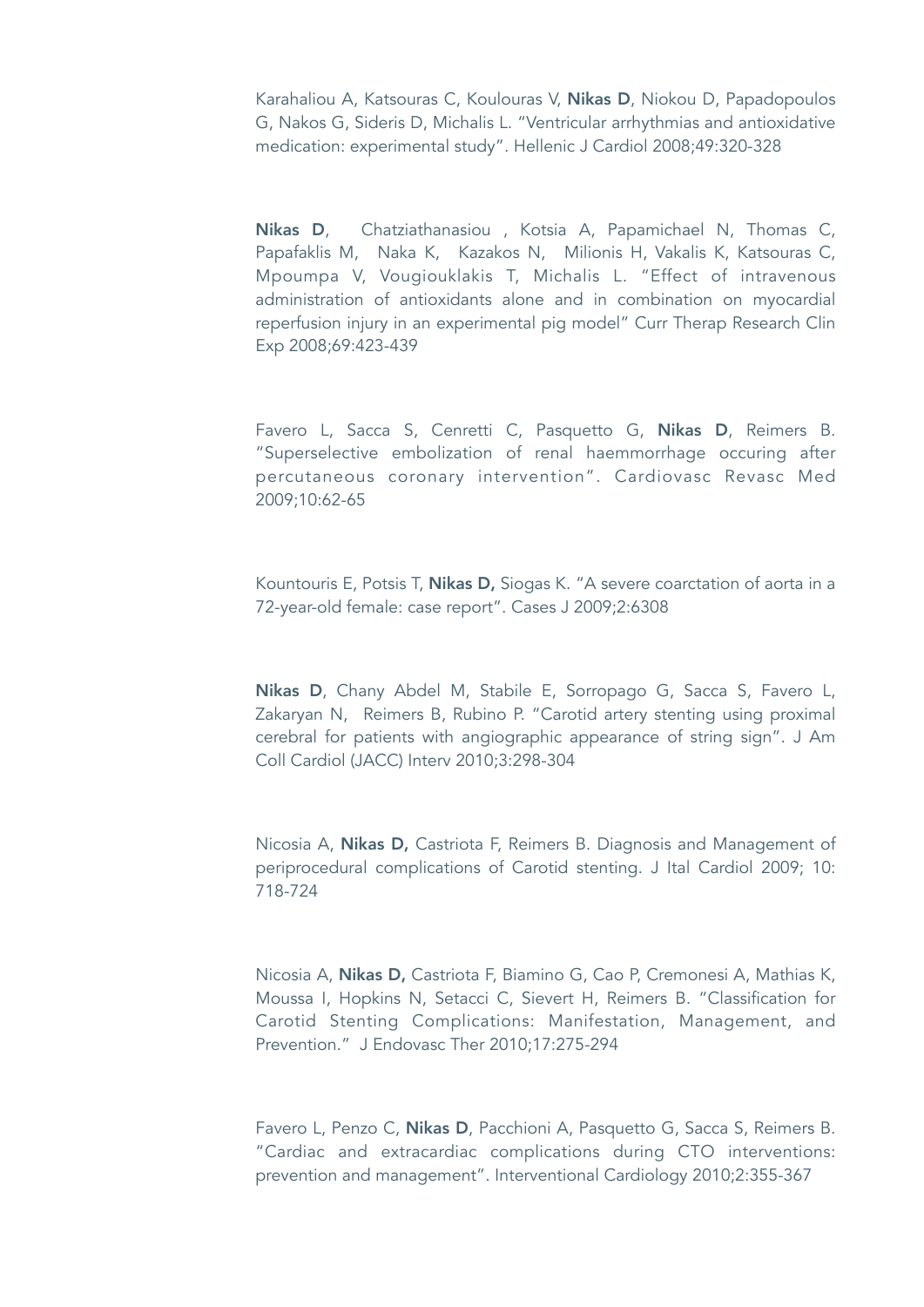Pacchioni A, Nikas D, Penzo C, Sacca S, Favero L, Pasquetto G, Reimers B. "Management and Prevention of Vascular Complications related to Transcatheter Aortic Valve Implantation and Aortic Aneurysm Repair Procedures". Interventional Cardiology 2010;5:81-85

Reimers B, Nikas D, Stabile E, Favero L, Sacca S, Cremonesi A, Rubino P. "Prelimenary Experience with Optical Coherence Tomography (OCT) Imaging to evaluate carotid artery stents: Safety, Feasibility and Technique". Eurointervention 2011;7:81-85.

Sacca S, Pachioni A, Nikas D. "Coil embolization of distal left main aneurysm: A new approach to coronary artery aneurysm treatment". Cathet Cardiovasc Interv 2011;Epub ahead of print

Nikas D, Kompara G, Reimers B. "Carotid stents: which is the best option?". J Cardiovasc Surg 2011;52:779-793.

Nicosia A, Nikas D, Reimers B. "Slow-flow during carotid artery stenting: differential diagnosis and management of related complications." Cardiology International 2011; 2:12-18

Bersin RM, Stabile E, Ansel GM, Clair DG, Cremonesi A, Nelson Hopkins L, Nikas D, Reimers B, Sievert H, Rubino P. "A meta-analysis of proximal occlusion device outcomes in carotid artery stenting". Catheter Cardiovasc Interv 2012 ; 80:1072-8

Nikas D, Reith W, Schmidt A, Duda S, Mathias K, Cremonesi A, Dill H, Formgren J, Pieniazek P, Musialek P, Hornung M, Sievert H, Reimers B. "Prospective, multicenter European study of teh GORE Flow Reversal System for Providing Neuroprotection during Carotid Artery Stenting". Catheter Cardiovasc Interv 2012; 80:1060-8

Stabile E, Garg P, Cremonesi A, Bosiers M, Reimers B, Setacci C, Cao P, Schmidt A, Sievert H, Peeters P, Nikas D, Werner M, de Donato G, Parlani G, Castriota F, Hornung M, Mauri L, Rubino P. "European Registry of Carotid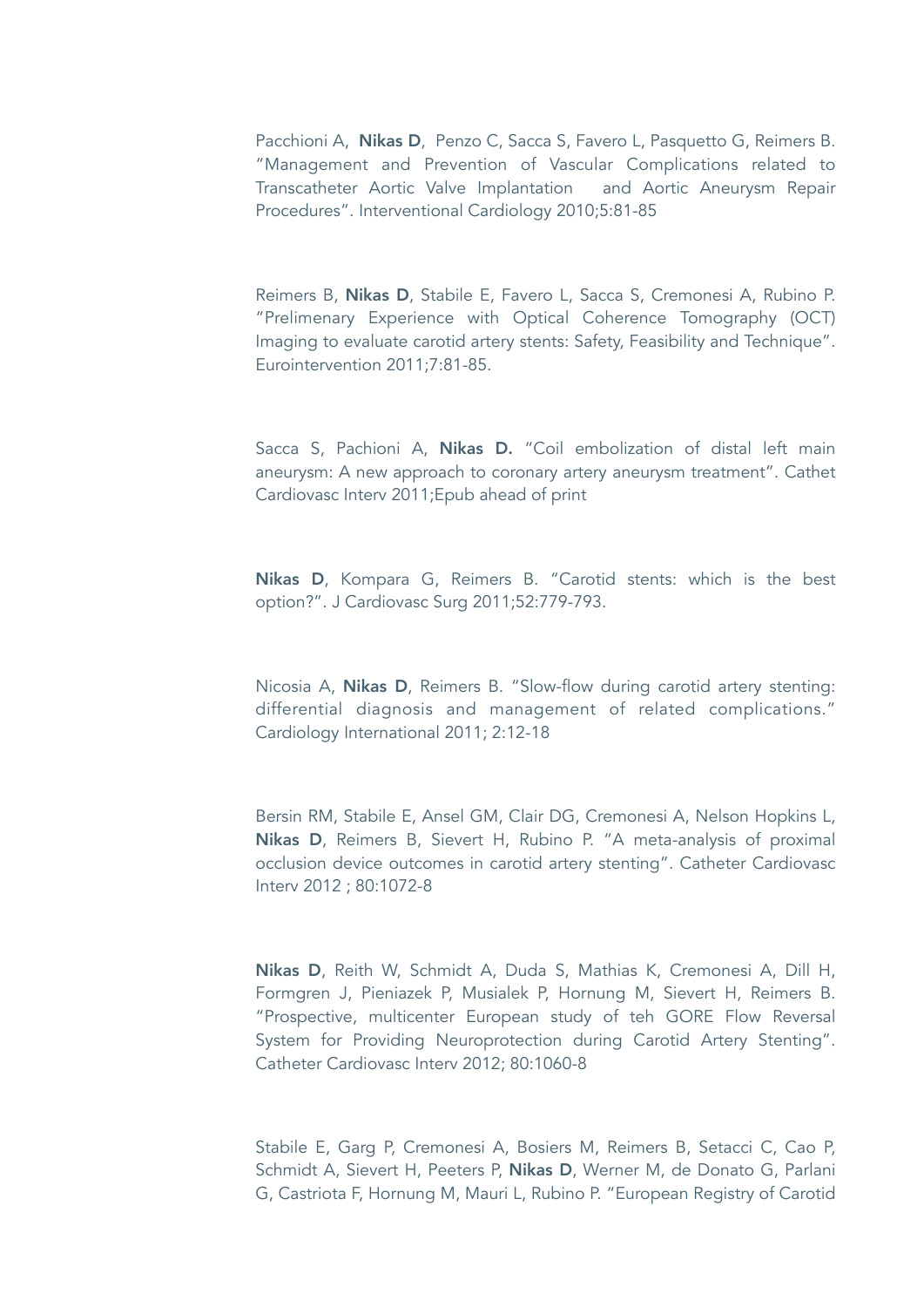Artery Stenting: results from a prospective registry of eight high volume EUROPEAN institutions." Catheter Cardiovasc Interv. 2012;80:329-34

Chatziathanasiou GN, Nikas DN, Katsouras CS, Kazakos ND, Bouba V, Vougiouklakis T, Naka KK, Michalis LK. "Combined intravenous treatment with ascorbic acid and desferrioxamine to reduce myocardial reperfusion injury in an experimental model resembling the clinical setting of primary PCI."

Hastings RS, Hochman JS, Dzavik V, Lamas GA, Forman SA, Schiele F, Michalis LK, Nikas D, Jaroch J, Reynolds HR. "Effect of late revascularization of a totally occluded coronary artery after myocardial infarction on mortality rates in patients with renal impairment". Am J Cardiol. 2012;110:954-60

Reimers B, Nikas D, Versaci F. Commentary: optical coherence tomography: a valuable tool to improve carotid artery stenting.J Endovasc Ther. 2012;10 :312-3

Potsis T, Nikas D, Patsouras D, Siogas K. Pericardial cyst in an unusual location.Hellenic J Cardiol. 2012;15:318-9

Pacchioni A, Versaci F, Mugnolo A, Penzo C, Nikas D, Saccà S, Favero L, Agostoni PF, Garami Z, Prati F, Reimers B. Risk of brain injury during diagnostic coronary angiography: comparison between right and left radial approach. Int J Cardiol. 2013;167:3021-6.

Nikas D, Reimers. Rebuttal: Intolerance during proximal protected carotid artery stenting: definitions and rates.Catheter Cardiovasc Interv. 2013;82:62-3

Nikas DN, Sacca S, Penzo C, Pacchioni A, Torsello G, Reimers B . Late cerebral embolization after emboli-protected carotid artery stenting.J Cardiovasc Surg (Torino). 2013;54:83-91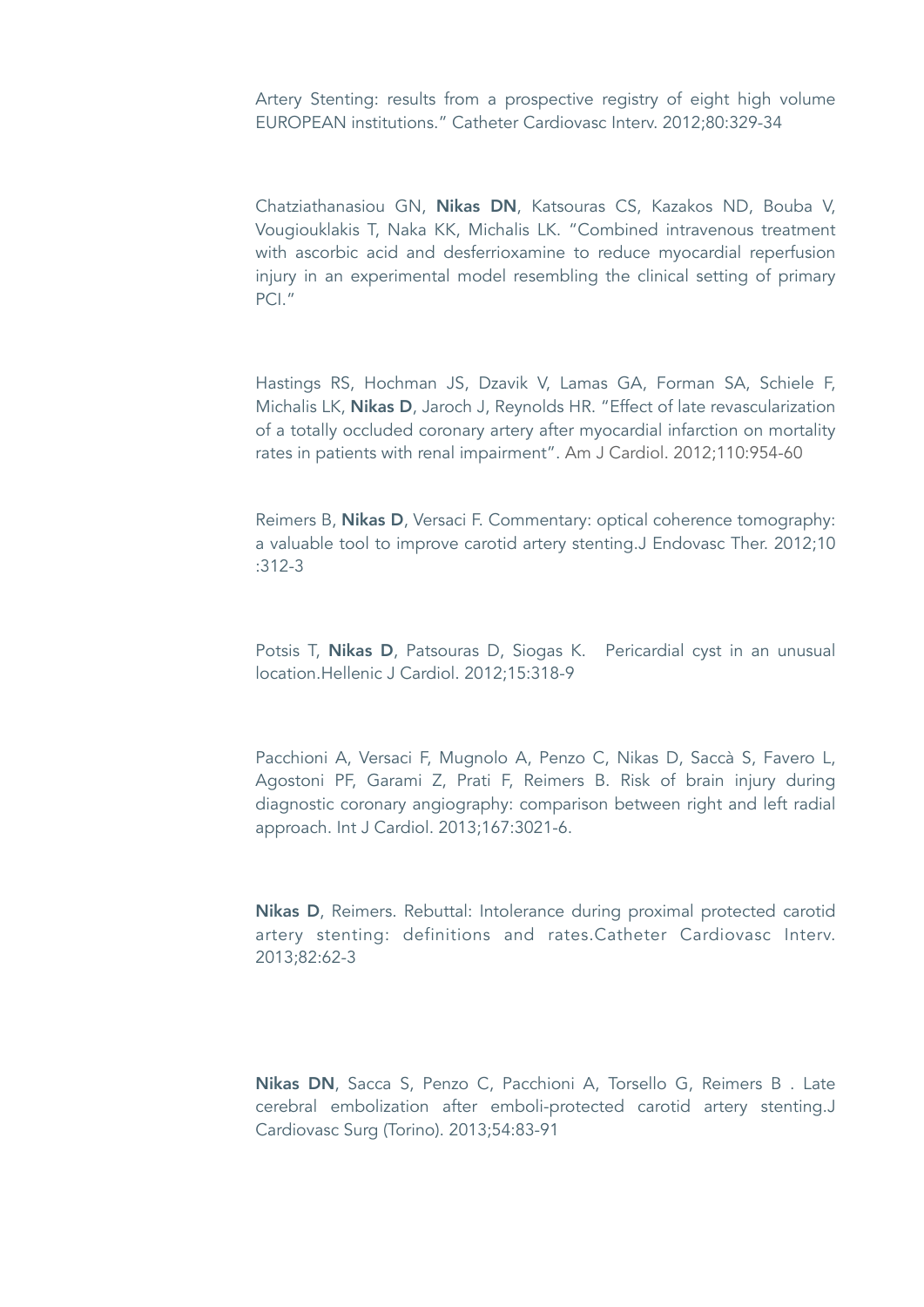Nikas DN, Torsello G, Reimers B. Novel therapies and the best new device concepts for 2013 CAS techniques: the Mo.Ma® Proximal Occlusion System. Minerva Cardioangiol. 2013;61:135-44

Nikas D, Bourantas C, Sakellaros A, Ramos A, Naka A, Michalis L. New Developments in Hybrid Optical Coherence Tomographic Imaging: Current status and potential implications in Clinical Practise and Research. Curr Cardiovasc Imaging Rep 2013;6:411-420

Christou GA, Rizos EC, Mpechlioulis A, Penzo C, Pacchioni A, Nikas DN. Confronting the residual cardiovascular risk beyond statins: the role of fibrates, omega-3 fatty acids, or niacin, in diabetic patients. Curr Pharm Des. 2014;20:3675-88

Pacchioni A, Mugnolo A, Penzo C, Nikas D, Saccà S, Agostoni P, Garami Z, Versaci F, Reimers B.Cerebral microembolism during transradial coronary angiography: comparison between single and double catheter strategy.Int J Cardiol. 2014;170:438-9

Papafaklis MI, Muramatsu T, Ishibashi Y, Lakkas LS, Nakatani S, Bourantas CV, Ligthart J, Onuma Y, Echavarria-Pinto M, Tsirka G, Kotsia A, Nikas DN, Mogabgab O, van Geuns RJ, Naka KK, Fotiadis DI, Brilakis ES, Garcia-Garcia HM, Escaned J, Zijlstra F, Michalis LK, Serruys PW. Fast virtual functional assessment of intermediate coronary lesions using routine angiographic data and blood flow simulation in humans: comparison with pressure wire - fractional flow reserve. EuroIntervention. 2014;10:574-83

Korantzopoulos P, Kolios M, Nikas D, Goudevenos JA. Implantable cardioverter defibrillator lead placement in the right ventricular outflow tract in a patient with Brugada syndrome and persistent left superior vena cava.Int J Cardiol. 2015;181:166-8

Christou GA, Christou KA, Korantzopoulos P, Rizos EC, Nikas DN, Goudevenos JA. The Current Role of Omega-3 Fatty Acids in the management of Atrial Fibrillation.Int J Mol Sci. 2015;16:22870-87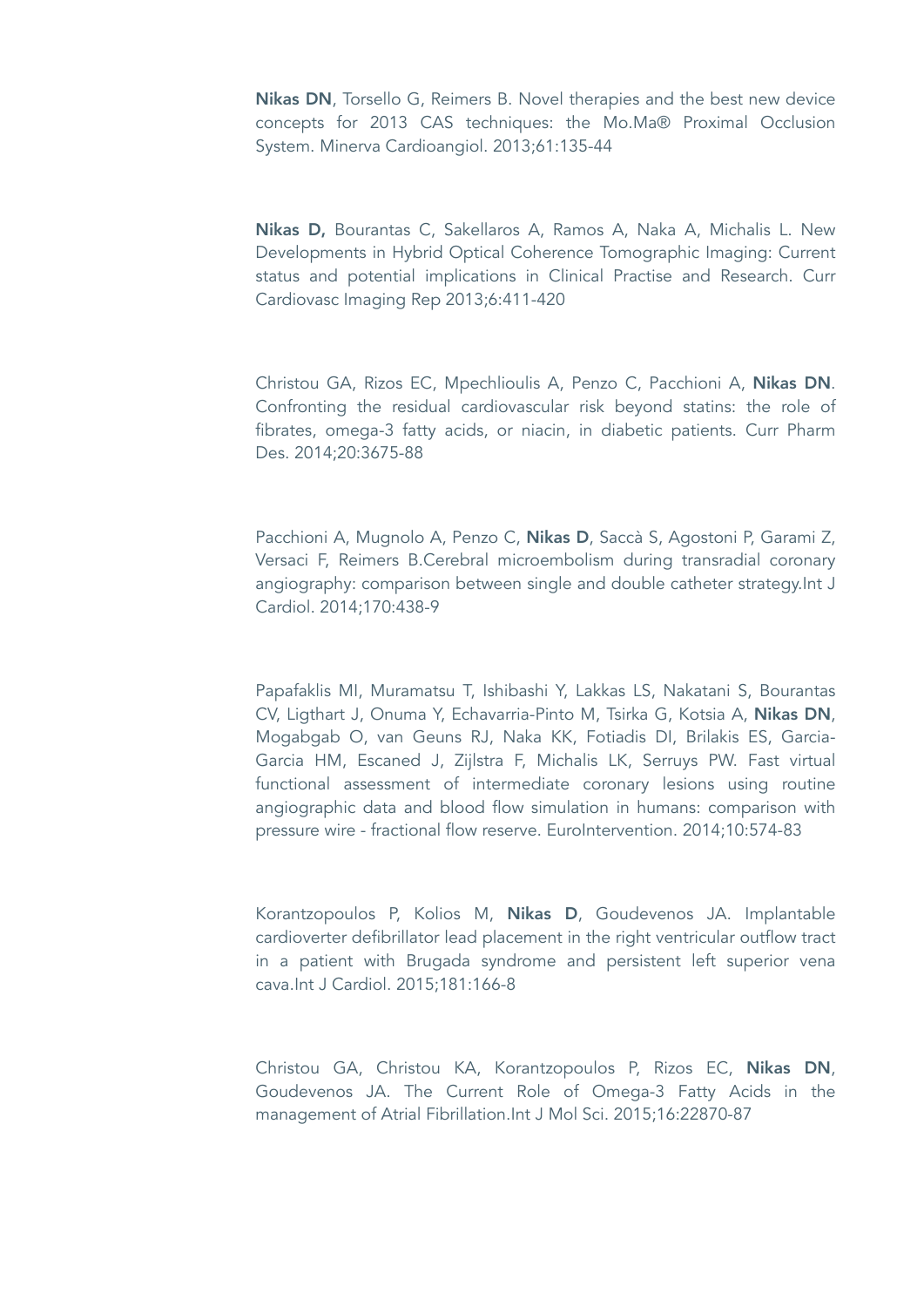Christou GA, Christou KA, Nikas DN, Goudevenos JA. Acute myocardial infarction in a young bodybuilder taking anabolic androgenic steroids: A case report and critical review of the literature. Eur J Prev Cardiol. 2016;23:1785-1796

Stabile E, Gougliano G, Cremonesi A, Bosiers M, Reimers B, Setacci C, Cao P, Schmidt A, Sievert H, Peeters P, Nikas D, Sannino A, de Donato G, Parlani G, Castriota F, Hornung M, Mauri L, Giugliano G, Rubino P, Esposito G, Toulio T. EuroIntervention 2016;12:e265-e270.

Nikas DN, Makos X, Umemoto T, Liappas G, Pacchioni A, Zakarian N, Reimers B. Update on new stents and protection devices for carotid artery stenting: what we know, what we learnt recently and what we need to know. J Cardiovasc Surg (Torino). 2017;58:13-24

Umemoto T, Pacchioni A, Nikas D, Reimers B. Recent developments of imaging modalities of carotid artery stenting.J Cardiovasc Surg (Torino). 2017;58:25-34

Ziakas A, Katranas S, Bobotis G, Mavrogianni AD, Graidis C, Mezilis N, Arampatzis Α, Nikas D, Economou F, Athanasiadis I, Stakos D, Dimopoulos V, Pappa E, Κouparanis A, Petroglou D, Karvounis H. The TRACE registry (Trans-Radial Approach in Central and northErn Greece). Hellenic J Cardiol. 2016;5:323-328

Papanagiotou P, Ntaios G, Papavasileiou V, Psychogios K, Psychogios M, Mpotsaris A, Rizos T, Spengos K, Gravanis M, Vassilopoulou S, Gkogkas C, Zampakis P, Zis P, Karantanas A, Karygiannis M, Karydas G, Korompoki E, Makaritsis K, Marmagkiolis K, Milionis H, Mitsikostas D, Nikas D, Plomaritoglou A, Politi M, Ptochis N, Savopoulos C, Takis K, Tsamopoulos N, Tsetis D, Hatzidakis A, Chatziioannou A, Hatzitolios A, Vemmos K. Recommendations for Mechanical Thrombectomy in Patients with Acute Ischemic Stroke : A Clinical Guide by the Hellenic Stroke Organization.Clin Neuroradiol. 2018;28:145-151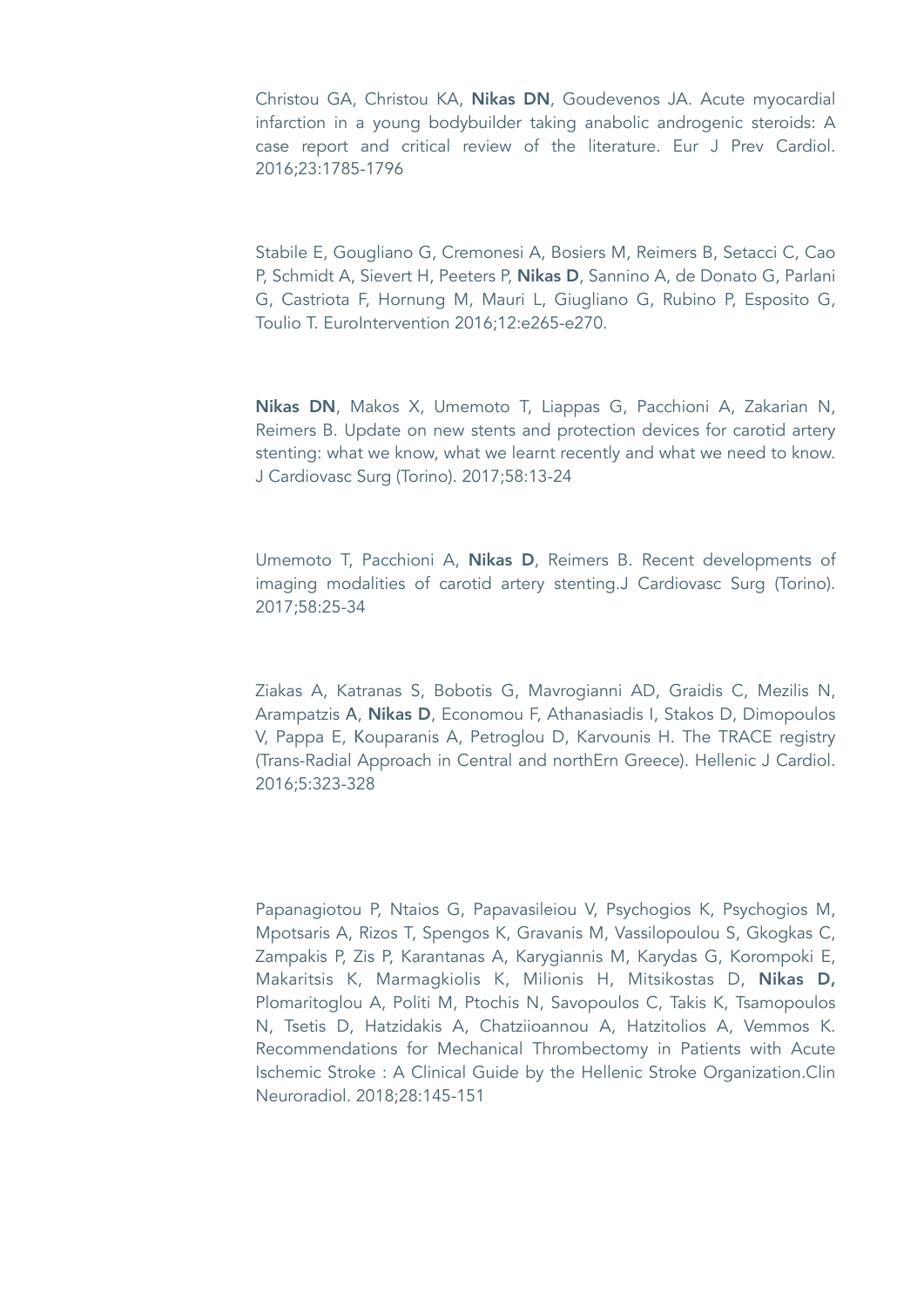Tomaszuk-Kazberuk A, Nikas D, Lopatowska P, Młodawska E, Malyszko J, Bachorzewska-Gajewska H, Dobrzycki S, Sobkowicz B, Goudevenos I. Patients with Atrial Fibrillation and Chronic Kidney Disease More Often Undergo Angioplasty of Left Main Coronary Artery - a 867 Patient Study. Kidney Blood Press Res. 2018;43:1796-1805

Ntaios G, Tzikas A, Vavouranakis E, Nikas D, Katsimagklis G, Koroboki E, Manolis AS, Milionis H, Papadopoulos K, Sideris S, Spengos K, Toutouzas K, Tziakas D, Vassilopoulou S, Kanakakis I, Vemmos K, Tsioufis K. Expert consensus statement for the management of patients with embolic stroke of undetermined source and patent foramen ovale: A clinical guide by the working group for stroke of the Hellenic Society of Cardiology and the Hellenic Stroke Organization. Hellenic J Cardiol. 2020 Mar 2. pii: S1109-9666(20)30032-4. Epub ahead of Print.

Christou GA, Mprikos SG, Christou KA, Christou MA, Christou EA, Nikas DN, Kiortsis DN. High Tolerability of Pitavastatin Therapy: A Case Report of Comparison with other Statins.Cardiology. 2020;3:1-4 Epub ahead of Print.

#### Short publications - Abstracts

LK Michalis, N Kazakos, CS Katsouras, D. Koulouras, D. Stefanou, D. Nikas, A. Gelias, A. Seferiadis, D. Niokou, M. Marselos, DA Sideris. "Intrapericardial vs. Intravenous Digitalis and Procainamide Administration: Is there any difference in electrophysiology indices?" The Journal of Invasive Cardiology 2000; Scientific Abstracts 12(5): 252

Michalis LK, Nikas D, Katsouras CS, Karahaliou A, Kolios G, Sourla E, Niolou D, Seferiadis D, Galaris D, Sideris D. «Combination of antioxidants and iron chelators during ischemia reduces reperfusion injury. An in vivo experimental study" European Journal of Heart Failure, Jun 2000.

Goudevenos J, Papathanasiou A, Michalis L, Nikas D, Tsakas P, Sideris D. "Trends in the use of cardiac invasive procedures". 3rd International Congress on Coronary Artery Disease. From Prevention to Intervention, Lyon, France, Oct 2-5, 2000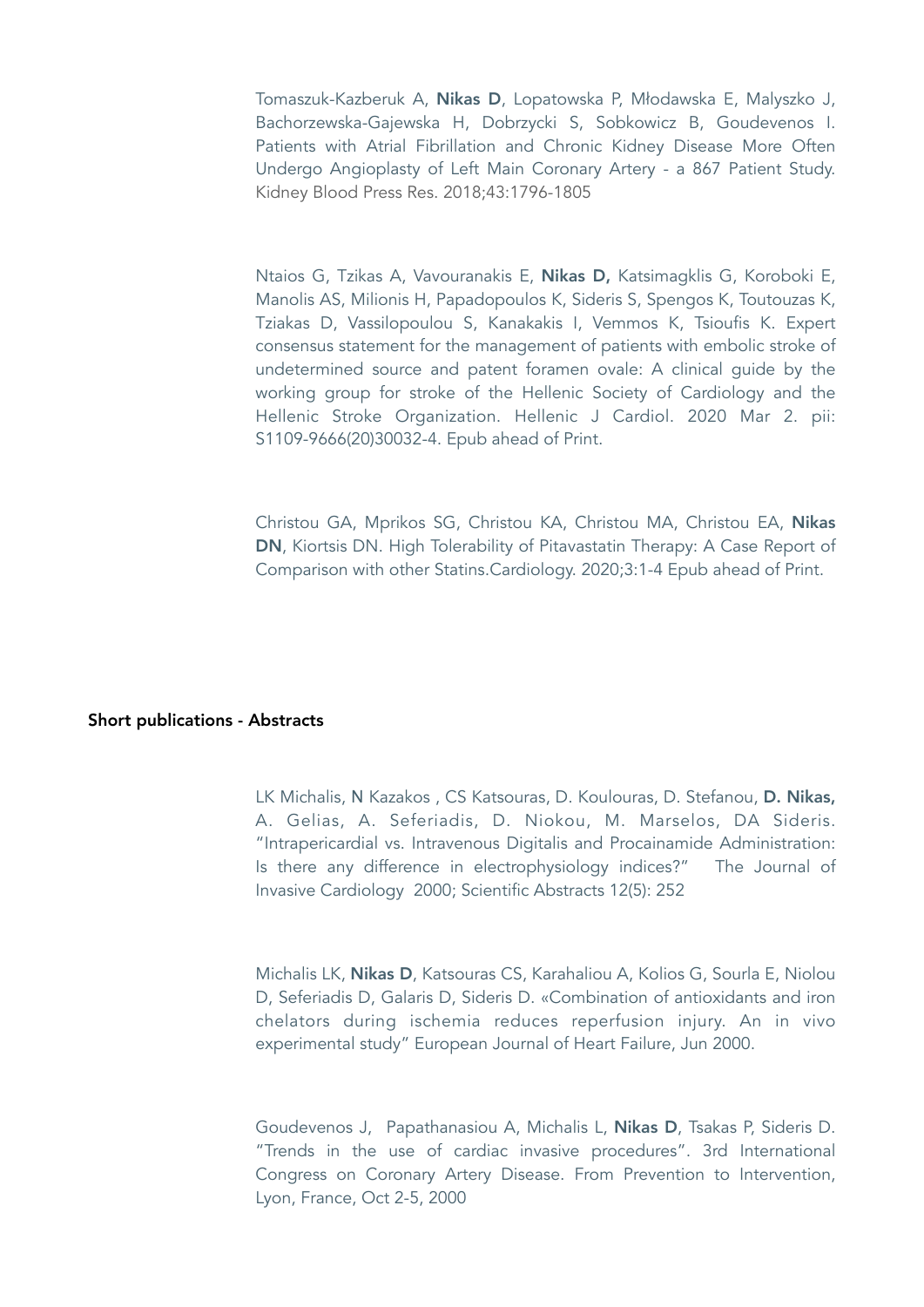Nikas D, Michalis LK. "Multivessel Percutaneous Coronary intervention: ARTS, RESEARCH & ARTS II studies. International Cardiology symposium proceedings. " Cardiology Update 2004, Oct 2004

Reimers B, Nikas D, Castriota F, Cremonesi A, Colombo A, Schofer J, Schluter M. "Short-term outcome of CAS patients treated with different types of stents". 6th International Course on Carotid Angioplasty (ICCA) and Other Cerebrovascular Interventions 2006, Nov 23 - 25, 2006 Frankfurt, Germany

Nikas D, Reimers B , Castriota F, Cremonesi A, Colombo A, Schofer J, Schluter M. "Closed- or open - cell stents in Carotid Artery Stenting ? Short-term outcome of patients undergoing carotid stenting according to the stent type". Am J Cardiol 2007; 100 (Suppl 8): p50L

Cernetti, D. Rampazzo, D.N. Nikas, L. Favero , M. Abdel Channy, G. Pasquetto, S. Sacca, B. Reimers".Ultrasound parameters are different in patients receiving differently designed stents. Long-term ultrasound followup in patients undergoing carotid stenting". European Heart Journal 2008;29:869

Nikas D, Reimers B, Iakovou I, Sangiorgi G, Corvaja N, Schlueter M, Schofer J, Colombo A. "Short – term outcome of octogenarian patients treated with carotid artery stenting according to the stent design: results of a Multicenter registry". Cardiovascular Revascularization Medicine 2008;9:196

Nikas D, Rampazzo D, Cernetti C, Favero L, Abdel Chany M, Pasquetto G, Sacca S, Reimers B. " Long-term ultrasound follow-up of patients undergoing carotid stenting: differences in ultrasound parameters between closed- and open-designed stents". Cardiovascular Revascularization Medicine 2008;9:104

Nikas D, Reimers B, Iakovou I, Sangiorgi G, Corvaja N, Schlueter M, Schofer J, Colombo A. "Comparison of the outcome of octogenarian patients according to the stent type. Data from a multicenter registry". The Journal of Cardiovascular Surgery ;49:51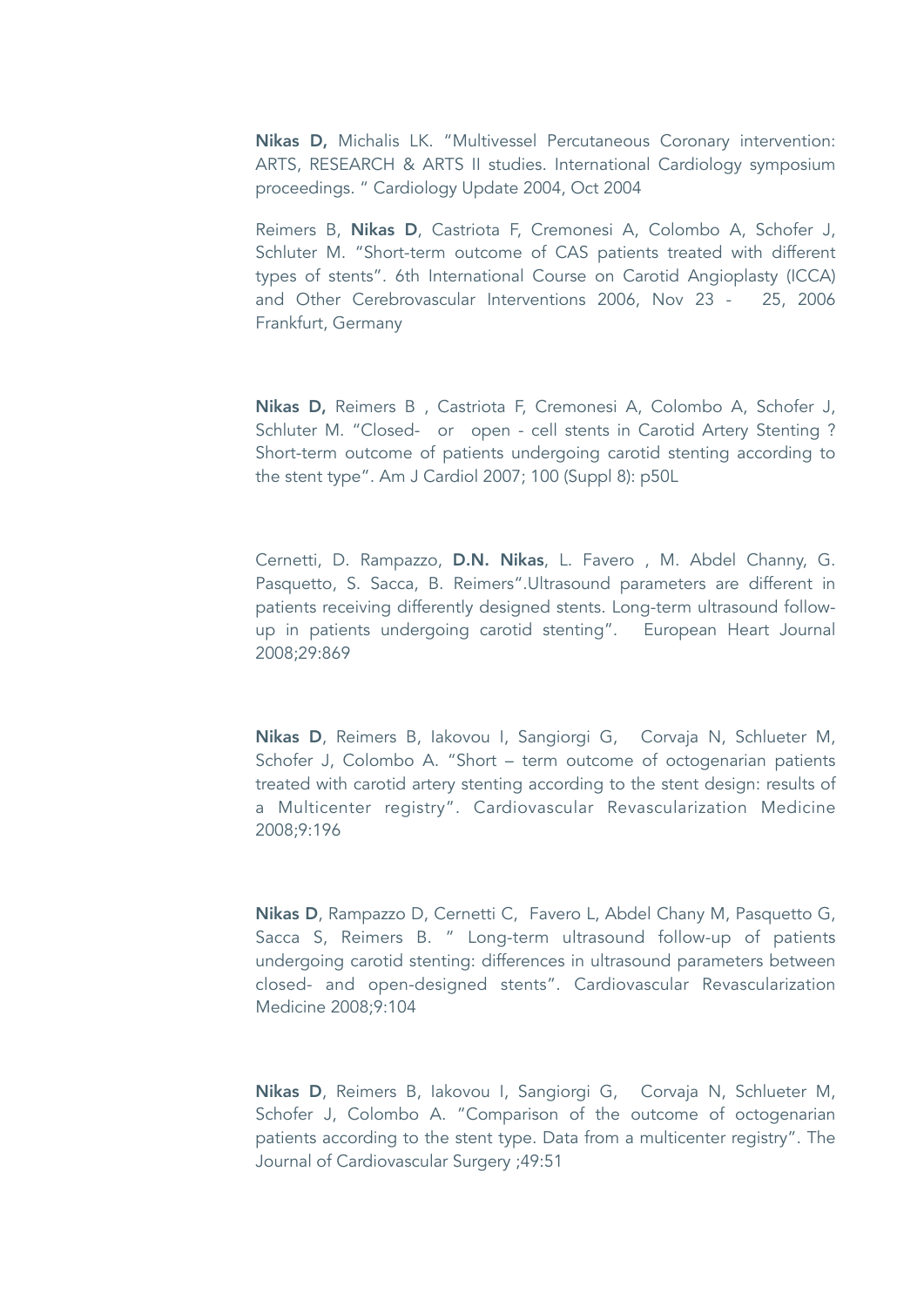Franke J, Reimers B, Nikas D, Bode A, Hornung M, Wunderlich N, Sievert H. "Complication of Carotid stenting during live transmissions" Am J Cardiol 2008;102(8):101i

Nikas D, Kasselouri L, Kalinteri A, Mpechlioulis A, Pappa E, Kountouris E, Siogas K. "Effectiveness of new Microbial Sealant in Reducing Bacteremia, Puncture site and sheath contamination after percutaneous interventions". Cardiovascular Revascularization Thereapy 2010, suppl: to be published

Nikas D, Kasselouri L, Kalinteri A, Mpechlioulis A, Pappa E, Kountouris E, Siogas K. "Effectiveness of new microbial sealant in reducing bacteremia along with puncture site and sheath contamination after percutaneous interventions". Eurointervention 2010;6:suppl H90

Kotsia A, Nikas D, Papamichail N, Naka A, Katsouras C, Michalis L. "Assessment of myocardial viability using pressure derived coronary flow reserve in a porcine model of recent myocardial infarction". European Heart Journal 2010;31:suppl 47.

Andrea Pacchioni, Antonio Mugnolo, Carlo Penzo, Dimitrios Nikas, Salvatore Saccà, Luca Favero, Bernhard Reimers, Francesco Versaci. "Risk of Brain Injury related to silent cerebral embolization during diagnostic coronary angiography: direct comparison between right radial and left radial approach". J Am Coll Cardiol 2012;59: Suppl 13S

Patsouras D, Melanidis V, Grammeniatis D, Pappa E, Karanikis P, Kountouris V, Dimitroula V, Nikas D, Siogkas K. Non-subxiphoid pericardiocentesis guided by two-dimensional contrast echocardiography in cardiac tamponade. European Heart Journal Acute Cardiovascular Care 2013; 2: 8– 179

Stabile E, Garg P, Cremonesi A, Bosiers M, Reimers B, Setacci C, Cao P, Schmidt A, Sievert H, Peeters P, Nikas D, Werner M, de Donato G, Parlani G, Castriota F, Hornung M, Mauri L, Giugliano G, Esposito G, Rubino P. Impact on outcome of Different Types of Carotid Stents: Results from the European Registry of Carotid Artery Stenting. TCT abstract TCT -508, 2014.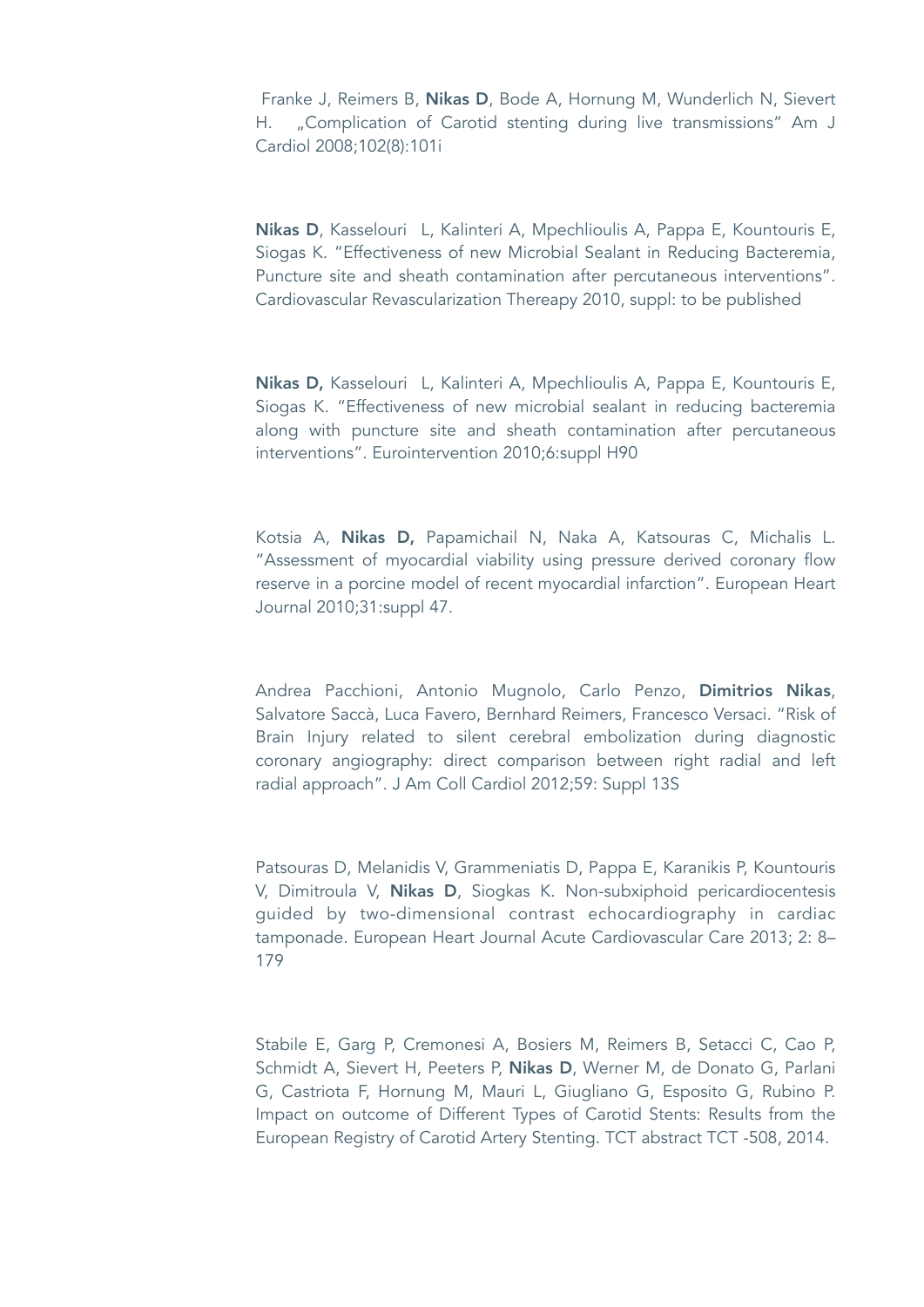M. Kolios , I. Ntalas , P. Korantzopoulos , D. Nikas , G. Liappas , K. Tsimos , C. Goudis , I. Goudevenos. Patient with Brugada pattern type I and atrial flutter with stroke. Abstract 33: EHJ 2015 pp1212; 2015

#### Book chapters - international

Nikas D, Reimers B. "Protection devices: a must or an option?" Chapter in the book "Carotid Atherosclerotic Disease: Pathologic basis for treatment" Editor: Antonio Colombo Publisher: Taylor & Francis Group, London 2006

Reimers B, Nikas D. "Renal stenting". Chapter in the book: "Problem Oriented Approaches in Interventional Publisher: Egerton + Techset, Salisbury & London, UK 2006

D Nikas, S Sacca, C Cernetti, L Favero, G Pasquetto, M Abdel Chany, B Reimers. "CAS in the setting of acute stroke" Editors: C Setacci, D Gasparini, B Reimers, G Biamino, A Cremonesi, P Rossi. Publisher: Minerva Medica, Torino, Italy (2008)

D Nikas, S Sacca, C Cernetti, L Favero, G Pasquetto, M Abdel Chany, B Reimers. "Overview of Carotid Artery Stenting techniques". Chapter in the book: "Carotid Revascularization". Editors: C Setacci, D Gasparini, B Reimers, G Biamino, A Cremonesi, P Rossi. Publisher: Minerva Medica, Torino, Italy (2008)

A Nicosia, D Nikas, F Castriota, P Cao, G Biamino, C Setacci, B Reimers. "Manifestation, management and prevention of peri-procedural complications of carotid artery stenting". Chapter in the book: "Carotid revascularization". Editors: C Setacci, D Gasparini, B Reimers, G Biamino, A Cremonesi, P Rossi. Publisher: Minerva Medica, Torino, Italy (2008)

D. Nikas, L. Favero, S. Sacca, G. Pasquetto, B. Reimers. Chapter"In-Stent Restenosis after Caroti Stenting: Incidence and Management", in the Book "The Carotid and Supra-Aortic Trunks: Diagnosis, Angioplasty and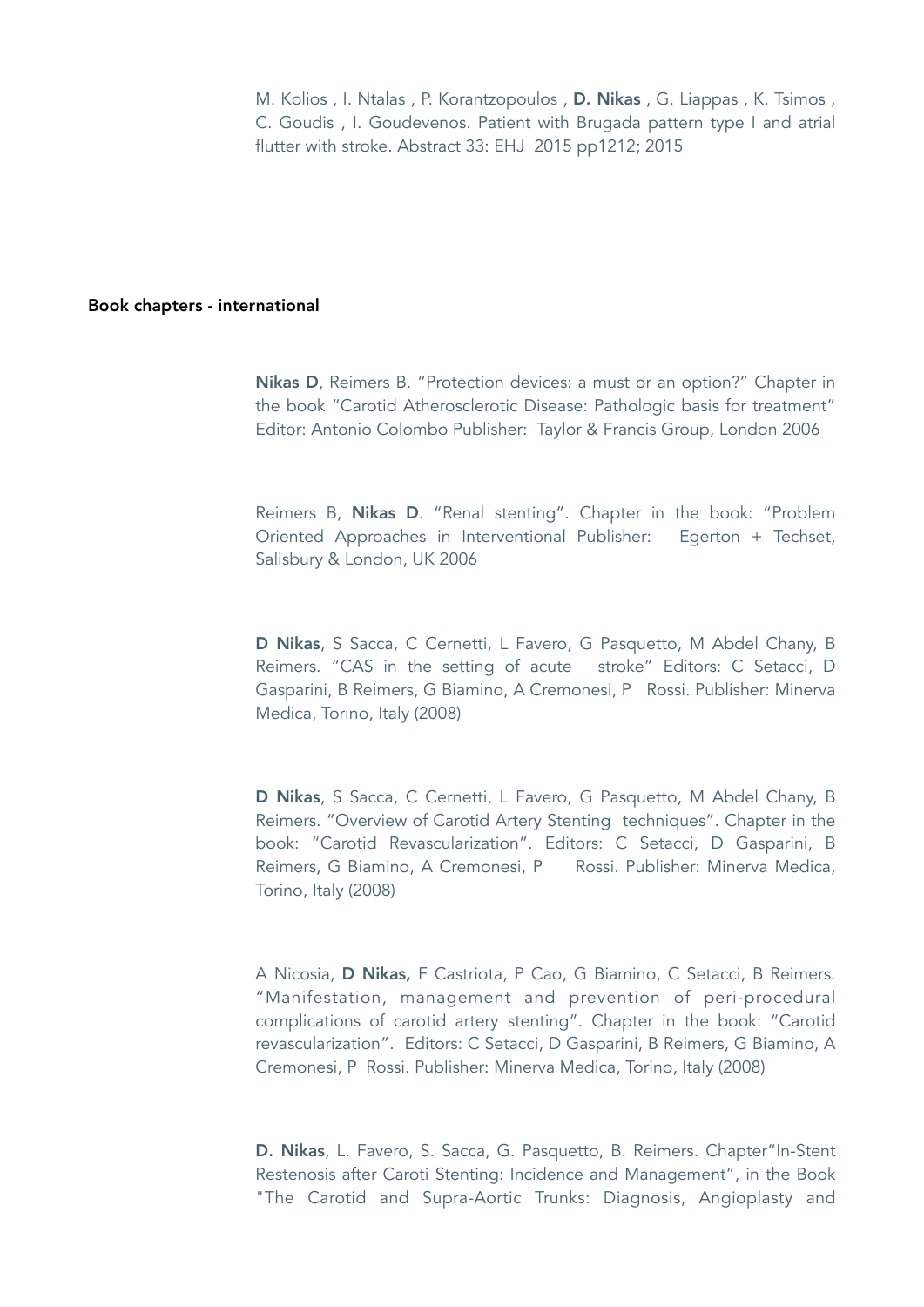Stenting". Editors: M. Henry, Publisher: Wiley-Blackwell, Oxford, UK, Aug 2011.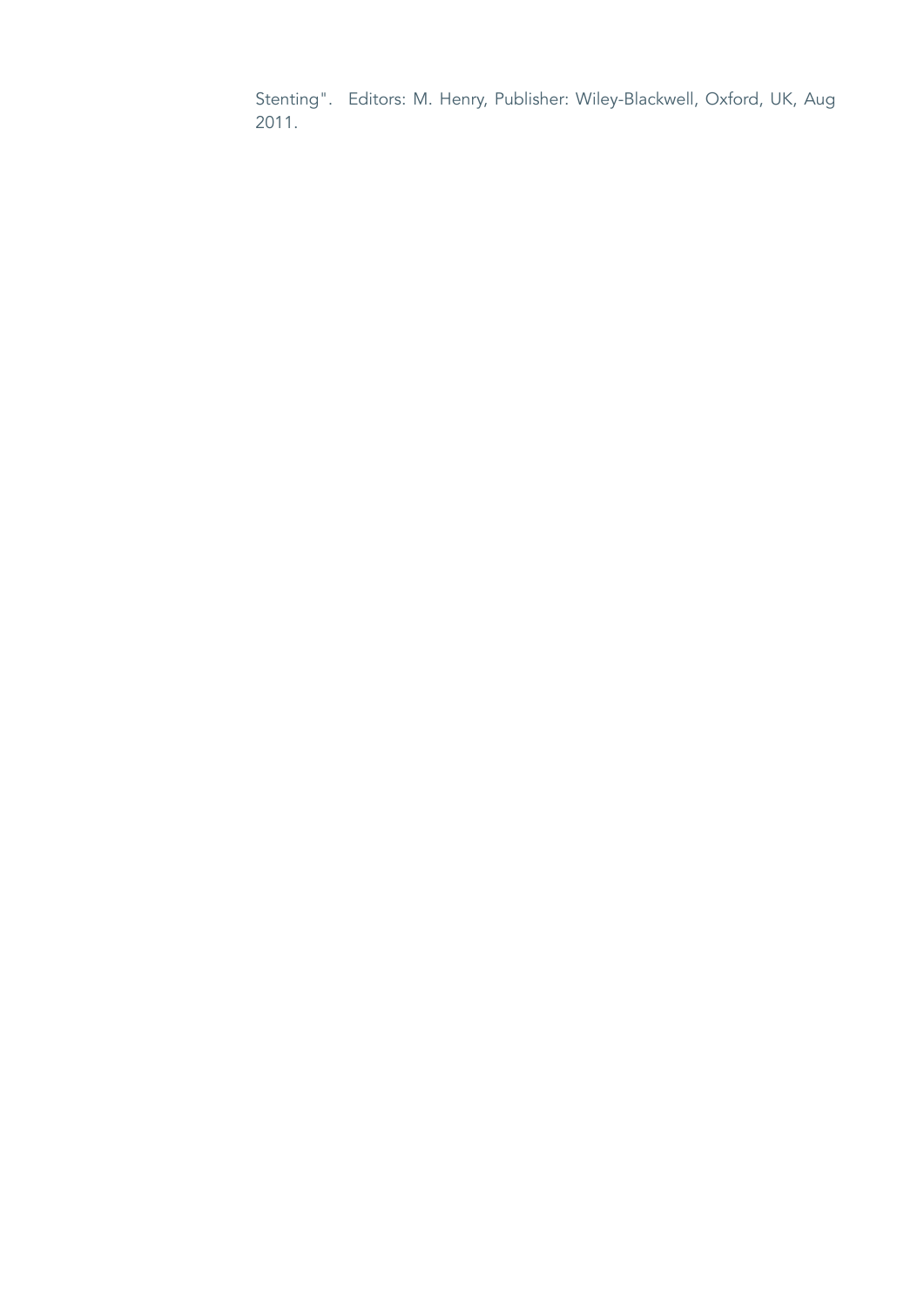#### ABSTRACTS - INTERNATIONAL CONGRESSES

LK Michalis, Kazakos N, CS Katsouras, D. Koulouras, D. Stefanou, D. Nikas, A. Gelias, A. Seferiadis, D. Niokou, M. Marselos, DA Sideris. "Intrapericardial vs. Intravenous Digitalis and Procainamide Administration: Is there any difference in electrophysiology indices? An in vivo experimental study". Interversional Cardiovascular Therapeutics Athens 2000

J. A. Goudevenos, A. Papathanasiou, L.K. Michalis, D. Nikas, P. Tsakas, D. Sideris. "Trends in the use of cardiac invasive procedures" 3rd International Congress on Coronary Artery Disease. From prevention to interversion". Lyon, France, October 2-5 2000

C. Pappas, M Papafaklis, CS Katsouras, D Nikas, P Tsekeris, J Kalef-Ezra, LK Michalis. "Stenting versus stenting with adjuctive beta vascular brachytherapy in patients with de novo long lesions". European Society of Cardiology (ESC) Congress, Stockholm, Sweden September 3-7, 2005

Reimers B, Nikas D, Castriota F, Cremonesi A, Colombo A, Schofer J, Schluter M. "Short-term outcome of CAS patients treated with different types of stents". ICCA 2006 – 6th International Course on Carotid Angioplasty and Other Cerebrovascular Interventions, Nov 23- Nov 25, 2006 Frankfurt, Germany

Nikas D, Reimers B , Castriota F, Cremonesi A, Colombo A, Schofer J, Schluter M. "Closed or open cell stents in Carotid Artery Stenting ? Shortterm outcome of patients undergoing carotid stenting according to the stent type", TCT 2007 – Transcatheter Cardiovascular Interventions 2007. Oct 20-25, 2007, Washington D.C. , U.S

Nikas D, Reimers B, Iakovou I, Sangiorgi G, Corvaja N, Schlueter M, Schofer J, Colombo A. "Long-term Ultrasound Follow-up in Patients Undergoing Carotid Stenting. Differences in Ultrasound Parameters Between Closed-cell vs. Open-cell Designed Stents". Cardiovascular Revascularization Therapies (CRT) 2008, Washington D.C., Feb 11-13, 2008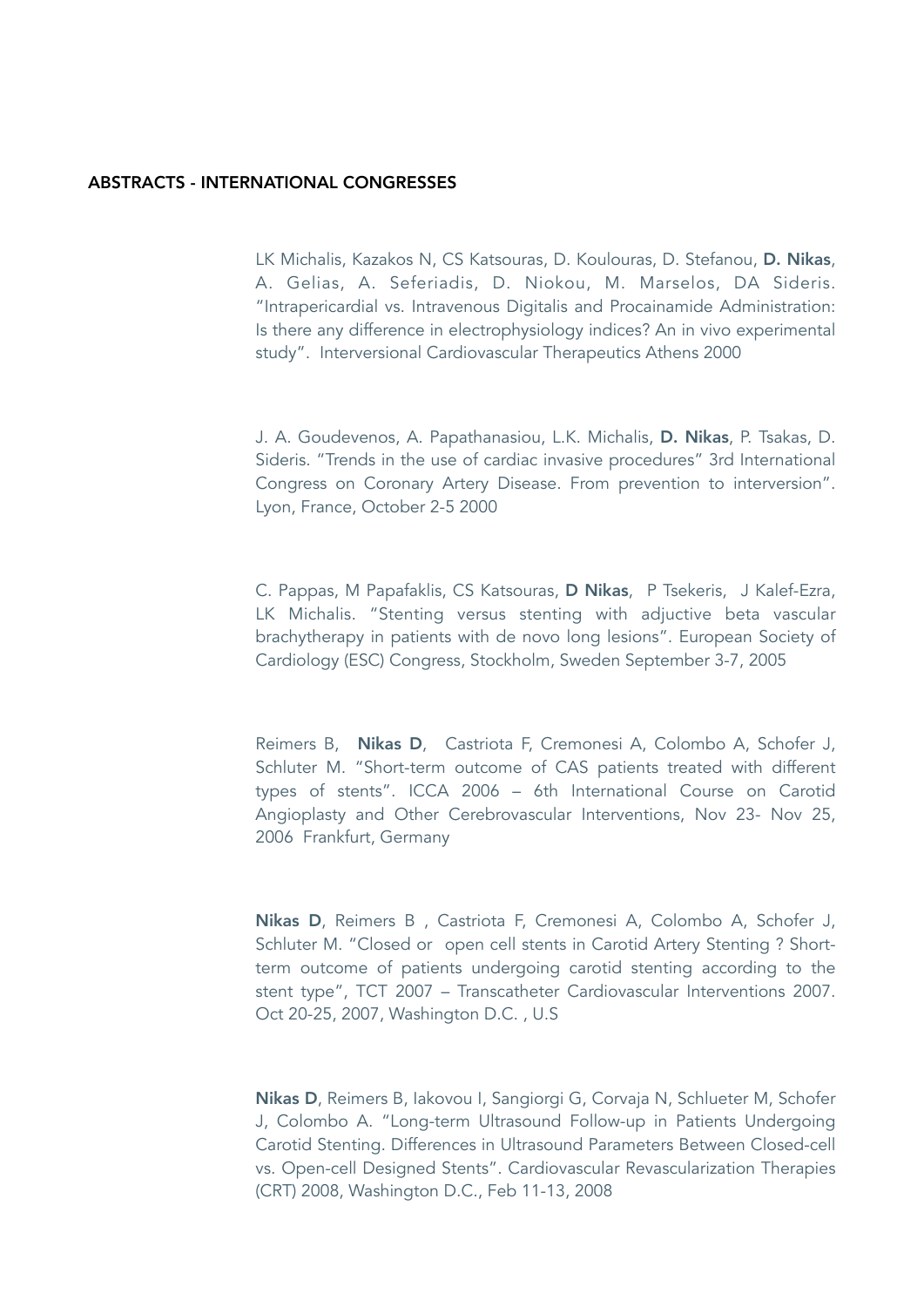Cernetti, D. Rampazzo, D.N. Nikas, L. Favero , M. Abdel Channy, G. Pasquetto, S. Sacca, B. Reimers".Ultrasound parameters are different in patients receiving differently designed stents. Long-term ultrasound followup in patients undergoing carotid stenting". ESC Congress 2008, Munich, Germany, 30 Aug - 3 Sep, 2008

Nikas D, Rampazzo D, Cernetti C, Favero L, Abdel Chany M, Pasquetto G, Sacca S, Reimers B. "Long-term ultrasound follow-up in patients undergoing carotid stenting: differences in ultrasound parameters between closed- cells and open-cell designed stents". Cardiovascular Revascularization Therapies (CRT) 2008, Washington D.C., Feb 11-13, 2008

R Hastings, V Dzavik, D Nikas, L Michalis, F Schiele, S Forman, G Lamas, J Hochman. "Renal Insufficiency in Patients with a Total Occlusion of a Coronary Artery after Myocardial Infarction". American College of Cardiology (ACC), 59th Annual Scientific Session, Atlanta, Georgia, US. March 13-16, 2010

D Nikas, L Kasselouri, A Kallinteri, A Mpechlioulis, E Pappa, E Kountouris, K Siogas. "Effectiveness of new Microbial Sealant in Reducing Bacteremia, Puncture site and Sheath contamination after Percutaneous Interventions. A Single Center Randomized study". Cardiovascular Revascularization Therapies (CRT) 2010, Washington D.C. US. February 21-23, 2010.

D. Nikas, L Kasselouri, A Kallinteri, A Mpechlioulis, E Pappa, E Kountouris, K Siogas. "Effectiveness of new Microbial Sealant in Reducing Bacteremia, site puncture and sheath contamination as well as bacteremia after Percutaneous Interventions." Multidisciplinary European Endovascular Therapy (MEET) 2010, Marseilles, France, Jun 17-19, 2010

D. Nikas, L Kasselouri, A Kallinteri, A Mpechlioulis, E Pappa, E Kountouris, K Siogas. "Effectiveness of new Microbial Sealant in Reducing Bacteremia after Percutaneous Interventions." The Paris Course on Revascularization, EuroPCR, EuroPCR 2010, Paris, France, May 25-28, 2010

B. Reimers, D. Nikas, A. Pacchioni, L. Favero, E. Stabile, S. Sacca, P. Rubino. "Preliminary experience with OCT in imaging to evaluate carotid artery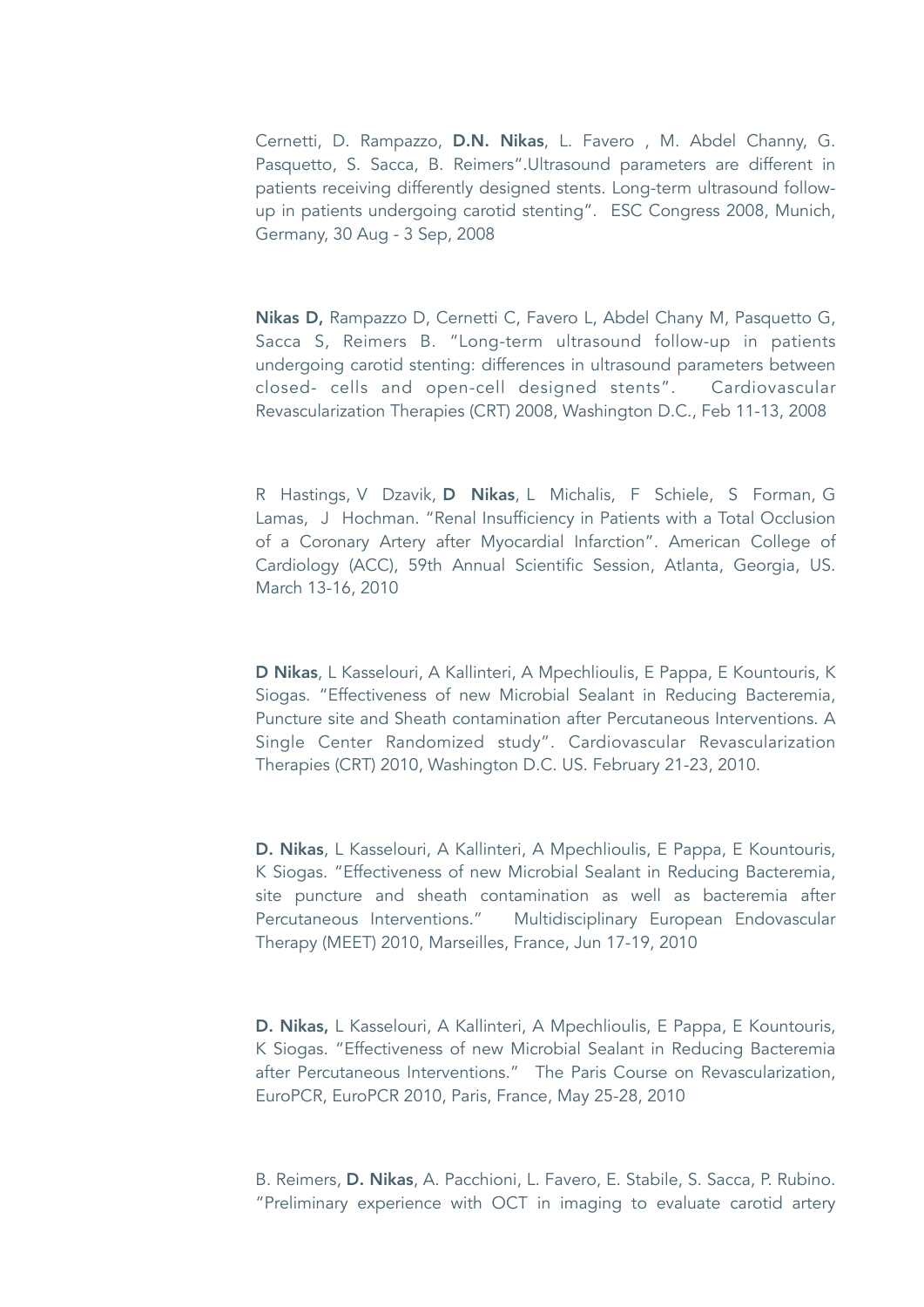stents: Safety, Feasibility and Technique". Joint Interventional Meeting (JIM) 2011, Rome, Feb 10-12, 2011

Kotsia A, Nikas D, Papamichail N, Naka A, Katsouras C, Michalis L. "Assessment of myocardial viability using pressure derived coronary flow reserve in a porcine model of recent myocardial infarction". ESC congress 2010, Stockholm, Sweden, 28 Aug - 1 Sep, 2010

D. Nikas. "An unforeseen stent loss in the aorta complicated with distal coronary RV fistula". Selected for presentation for the Case Corner during EuroPCR 2011. EuroPCR 2011, Paris, May 17-20, 2011

D. Nikas, S. Theodorou, A. Karanasios, E. Antonopoulos, G. Papazoglou, I. Kyriakos, S. Latsoudas, K. Kefalas, A. Antonoulas. "Diastolic function is an important factor for both successful and faster pharmacological conversion to sinus rate in patients with first episode of non-valvular atrial fibrillation". 14th World Congress Arrhythmias WSA/ICPES. Athens, Dec 11-14, 2011.

Andrea Pacchioni, Antonio Mugnolo, Carlo Penzo, Dimitrios Nikas, Salvatore Saccà, Luca Favero, Bernhard Reimers, Francesco Versaci. "Risk of Brain Injury related to silent cerebral embolization during diagnostic coronary angiography: direct comparison between right radial and left radial approach". ACC 12, Chicago, US, March 24-27, 2012.

Patsouras D, Melanidis V, Grammeniatis D, Pappa E, Karanikis P, Kountouris V, Dimitroula V, Nikas D, Siogkas K. Non-subxiphoid pericardiocentesis guided by two-dimensional contrast echocardiography in cardiac tamponade. Acute Cardiac Care 2013. Madrid 12-14 Oct 2013.

Theocharidis A, Nikas D, Liappas G et al. Use of Child-in-Mother Catheters during Percutaneous Coronary Interventions. C3 Congress 2017, Orlando Florida.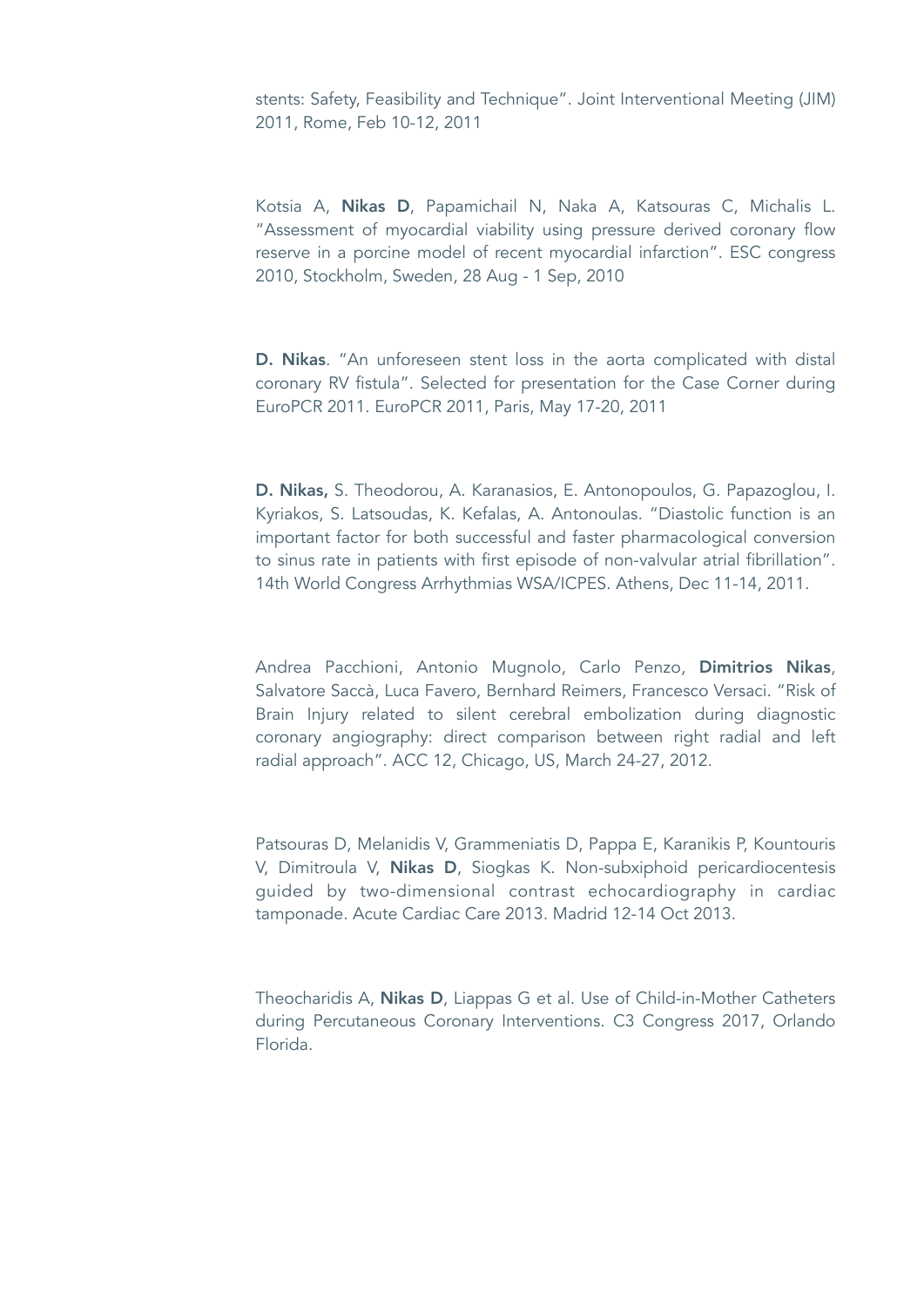# *FACULTY - INTERNATIONAL CONGRESSES*

Endovascular Therapy Internatioal (E.T.I.) 2006. March 23-26, 2006 Venice Mestre, ITALY. Live Case Coordinator

Core Curriculum in Chronic Total Occlusion. Mirano Hospital, 26th June 2006, Director B. Reimers. Cath Lab operator

Total Occlusion and Bifurcation Interventions (tobi) 2006. September 14 - 15, 2006. Venice, Mestre Italy. Faculty, Factoids presentation, Live cases coordinator, Live cases booklet preparation.

Interventional day: GISE Congress. Martellago, ITALY. Nov 18, 2006. Factoids presentation, Live cases coordinator, Live cases booklet preparation.

Total Occlusion and Bifurcation Interventions (tobi) 2007. September 20-21, 2007. Venice, Mestre Italy. Faculty, Factoids presentation, Live cases coordinator, Live cases booklet preparation.

Endovascular Therapeutic Interventions (eti 2008). February 28-29, 2008., Venice, Mestre, Italy. Faculty, Factoids presentation, Live-cases coordinator, Live-cases booklet preparation.

Total Occlusion and Bifurcation Interventions (tobi) 2008. September 11-12, 2008. Venice, Mestre Italy. Faculty, Factoids presentation, Live cases coordinator, Live cases booklet preparation.

Endovascular Therapeutic Interventions (eti 2008). March 18-10, 2009, Genova, Italy. Faculty, Factoids presentation.

Total Occlusion and Bifurcation Interventions (tobi) 2009. September 10-11, 2009. Venice, Mestre Italy. Faculty, Factoids presentation, Lecturer.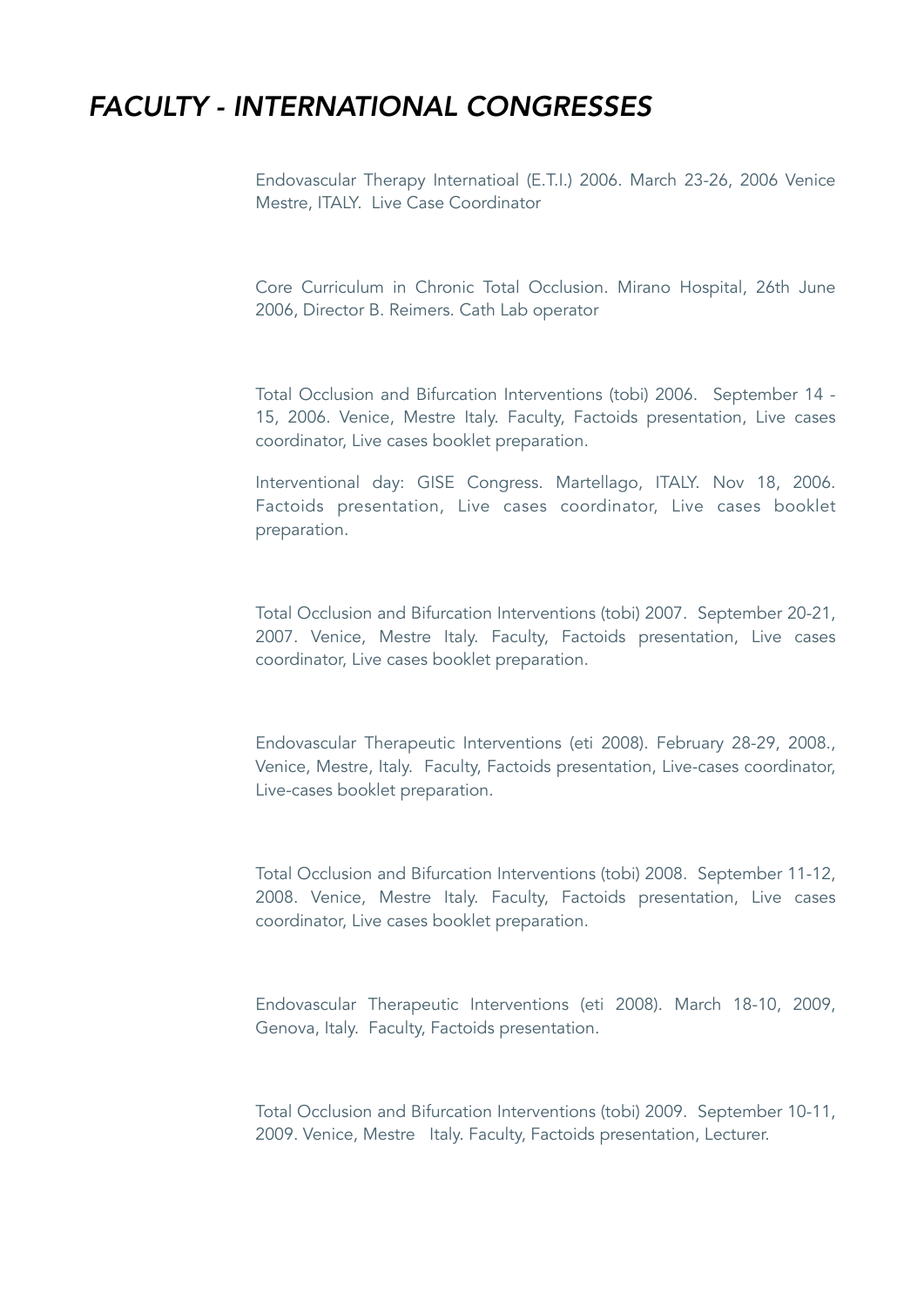Endo-Vascular Challenges and Solutions (e-VACS) 2010. April 8-9, 2010, Venice, Italy. Faculty, Factoids presentation.

Total Occlusion and Bifurcation Interventions (TOBI) 2010. September 9-10, 2010, Venice, Italy. Factoids presentation, Speaker, Organizer.

Endo-Vascular Challenges and Solutions (e-VACS) 2011. April 14-15, 2011, Venice, Italy. Faculty, Factoids presentation.

Endovascular Summit 2011, EVS 2011. December 9-10, 2011, San Juan, Puerto Rico. Interesting Case Presentation.

Advanced Endovascular and Coronary Intervention Global Summit. Complex Cardiovascular Catheter Therapeutics (C3) 2011. "Challenging coronary PCI: take home messages". Speaker. Orlando, US, Jun 26-30, 2011.

Endo-Vascular Challenges and Solutions (e-VACS) 2012. Mar 22-23, 2012, Venice, Italy. Faculty, Factoids presentation, Speaker.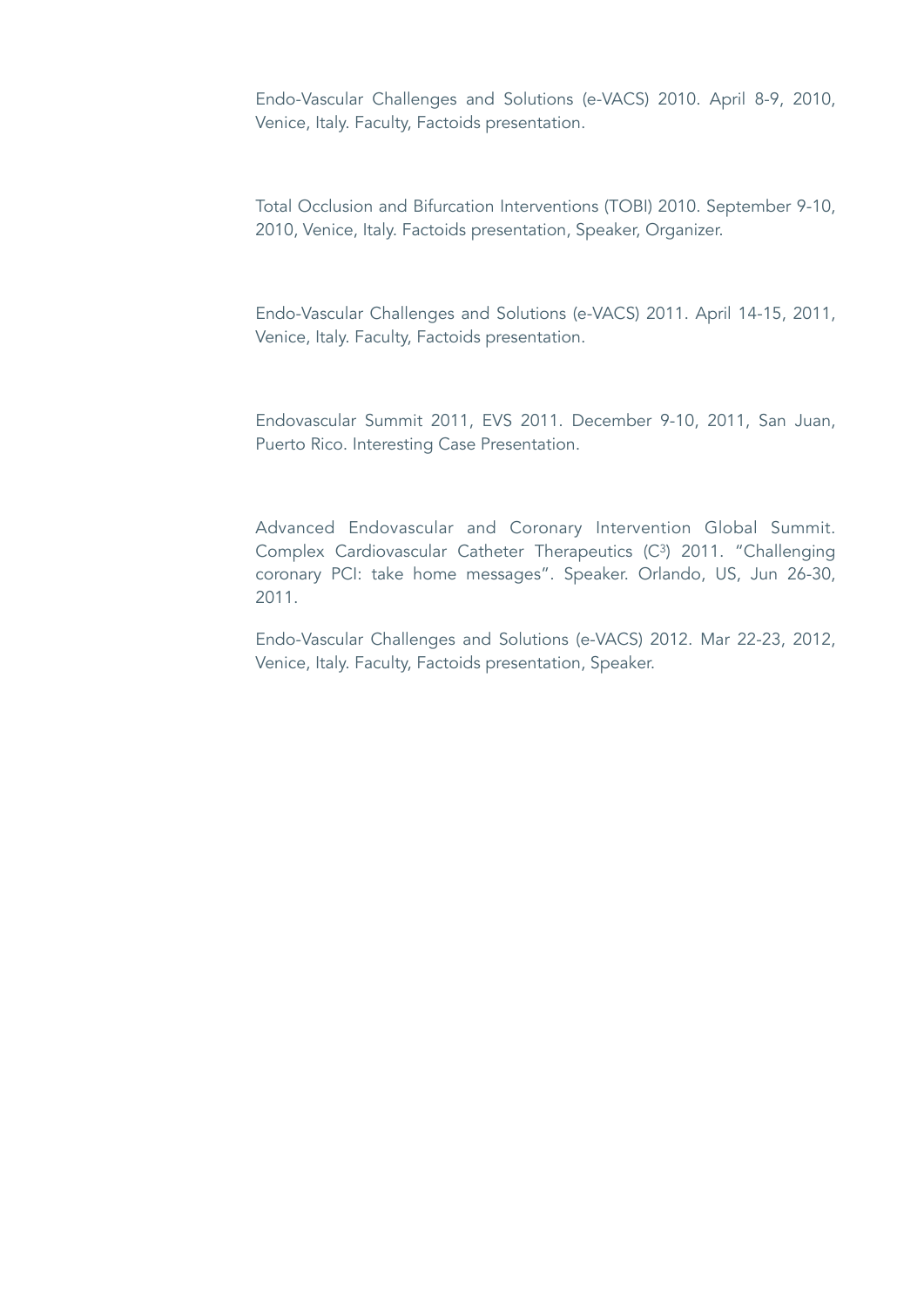The 2nd ATHENS EXCHANGE of Cardiological Research Ideas. Athens 21-22 February 2003. Basics of research techniques. Lecture: "The lamb as a model".

JIM 2006 – Joint Interventional Meeting 2006, 16 – 18 Feb 2006, Rome, Italy. Lecture on: "Unprotected LM angioplasty in a patient with Lerich Syndrome", Selected as one of the best complicated cases for presentation and discussion.

Transcatheter Cardiovascular Therapeutics (TCT) 2006. Oct 22 -27, 2006. Washington, D.C. US.. Lecture on "Customizing device Selection I: Embolic Protection" on behalf of Dr. B. Reimers, in the Carotid Stenting session.

LINC 2007 – Leipzig Interventional Course 2007., Jan 24 -27, 2007, Leipzig, Germany: Lecture on: "Carotid Access in Difficult Anatomical Situations". Presentation available at [www.leipzig-interventional-course.de](http://www.leipzig-interventional-course.de) 

JIM 2007 – Joint Interventional Meeting 2007, 15 – 17 Feb 2007, Rome, Italy. Lecture on: "Filter's Particle Embolization during Carotid Stenting". Best Endovascular Complication Case selected for Analysis and Discussion during Lecture and presentation.

EuroPCR 2007 - The Paris Course on Revascularization 2007, Barcelona 22 – 25 May 2007, Lecture on: "Primary PCI or Primary surprise?" Selected as one of the best Case Complication to be presented for interactive discussion.

Transcatheter Cardiovascular Therapeutics (TCT) 2007. Oct 20 -25, 2007. Washington, D.C. US.. Lecture on "Embolic Protection Devices, Is their utility presumed or justifies. Are the devices sufficiently differentiate to justify selective use?" on behalf of Dr. B. Reimers, in the Carotid Stenting Workshop session.

Transcatheter Cardiovascular Therapeutics (TCT) 2007. Oct 20 -25, 2007. Washington, D.C. US.. Lecture on: "Closed or open cell stents in Carotid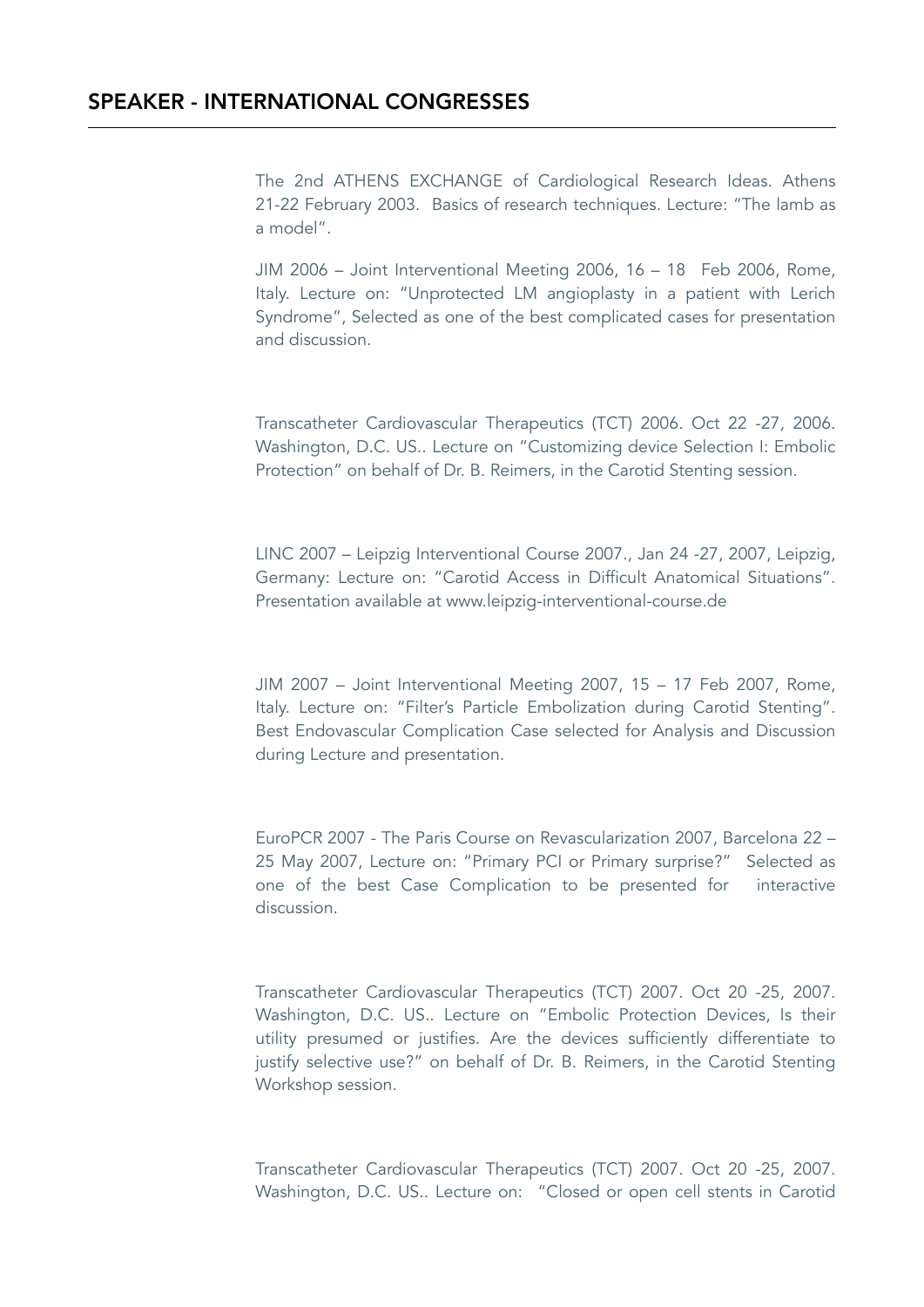Artery Stenting? Short-term outcome of patients undergoing carotid stenting according to the stent type" Oral presentation, selected between 10 best Endovascular Abstracts.

Multidisiplinary European Endovascular Therapy (MEET) 2008. Jun 26 – 29, 2008. Cannes, France. Lecture on: "Closed- or open-cell stents in Carotid Stenting". Available on [www.meetcongress.com](http://www.meetcongress.com)

Total occlusion and Bifurcation Intervention (TOBI) 2009. Sep 10-11, 2009. Venice/Mestre, Italy. Lecture on: "Follow-up of the Live cases patients".

American College of Cardiology Annual Meeting/Innovation in Intervention (ACC/i2) 2010. Mar 14-16, 2010, Atlanta, Georgia, US. "Carotid stenting Case presentation: String-sign patient treated with proximal protection and OCT evaluation of the result".

EuroPCR 2010 - The Paris Course on Revascularization, 25 -28 May 2010, Paris, France: "Effectiveness of new microbial sealant to reduce puncture site and sheath contamination as well as bacteremia after percutaneous interventions"

Multidisciplinary European Endovascular Therapy (MEET) 2010, Jun 17-19, Marseilles, France: "Effectiveness of new microbial sealant to reduce puncture site and sheath contamination as well as bacteremia after percutaneous interventions"

Endovascular Summit 2011, EVS 2011. December 9-10, 2011, San Juan, Puerto Rico. Interesting Case Presentation. Speaker - Presenter: "Fishing in the Aorta" complex complication presentation.

Advanced Endovascular and Coronary Intervention Global Summit. Complex Cardiovascular Catheter Therapeutics (C3) 2011. "Challenging coronary PCI: take home messages". Speaker. Orlando, US, Jun 26-30, 2011.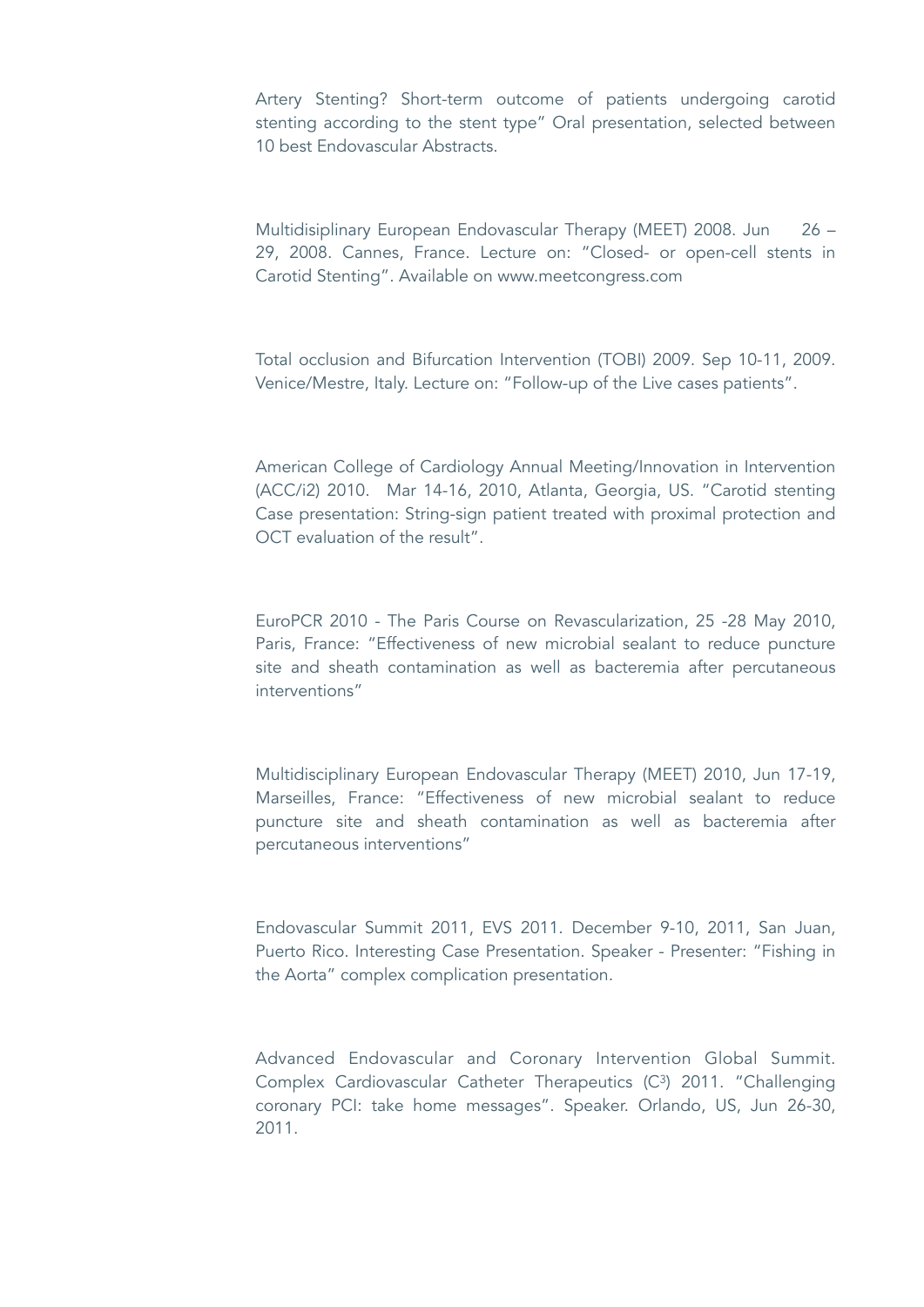Endo-Vascular Challenges and Solutions (e-VACS) 2012. Mar 22-23, 2012, Venice, Italy. Faculty, Factoids presentation, Speaker. "Advantages and Disadvantages of carotid artery stenting"

Advanced Endovascular and Coronary Intervention Global Summit. Complex Cardiovascular Catheter Therapeutics (C3) 2014. "How to manage a stent loss: ". Speaker. Orlando, US, Jun 17-21, 2013.

Advanced Endovascular and Coronary Intervention Global Summit. Complex Cardiovascular Catheter Therapeutics (C3) 2013. "ViV Procedures. Evidence, Pitfalls and Prosthesis selection". Speaker. Orlando, US, Jun 23-27, 2014.

Advanced Learning on Platelets and Thrombosis (ALPIC) Congress 2014. "Carotid and Peripheral Artery Disease; Which should the policy with anticoagulants." Metsovo, Greece, Mar 7-9, 2014

Advanced Endovascular and Coronary Intervention Global Summit. Complex Cardiovascular Catheter Therapeutics (C3) 2013. "A cardiologist in the Peripherals". Speaker. Orlando, US, Jun 14-18, 2015.

Advanced Endovascular and Coronary Intervention Global Summit. Complex Cardiovascular Catheter Therapeutics (C3) 2013. "Radial Access to all or to some?". Speaker. Orlando, US, Jun 14-18, 2015.

Advanced Learning on Platelets and Thrombosis (ALPIC) Congress 2014. "Carotid and Peripheral Artery Disease." Kalavryta, Greece, Mar 25-26, 2016

Cardio-Cath Advanced Course in Complex and High Risk Coronary Procedures (CHIP), and Structural Disease. Live Case Operator, Faculty and Commentator. Ioannina, Greece, Jul 7-9, 2016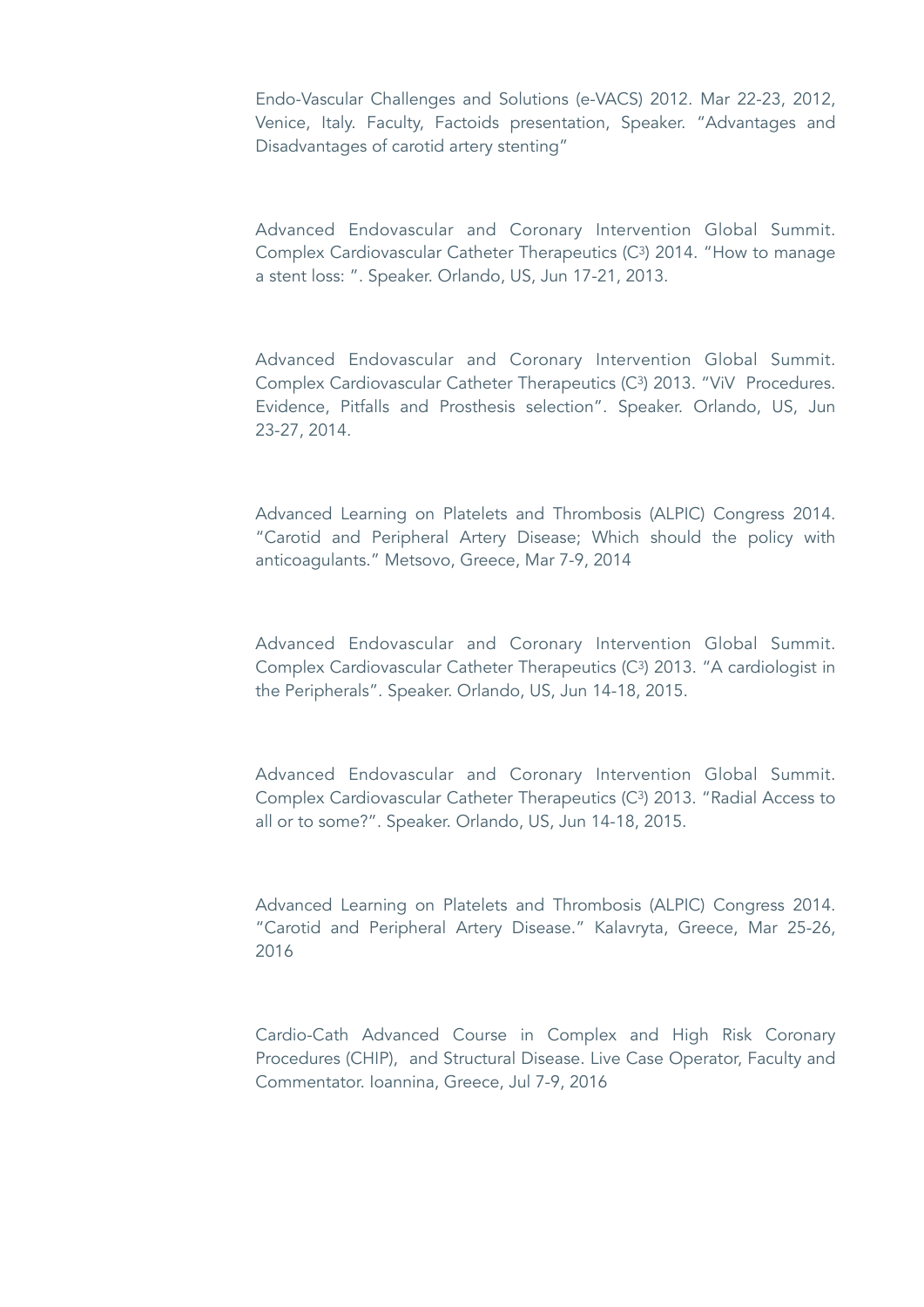Advanced Learning on Platelets and Thrombosis (ALPIC) Congress 2014. "Anticoagulants in PAD; The EUCLID trial." Metsovo, Greece, Mar 24-26, 2017

6th International Conference of Transcatheter Heart Valve Therapies. "How to select my TAVR device: Portico Device". Athens, Greece, May 12-13, 2017

Advanced Endovascular and Coronary Intervention Global Summit. Complex Cardiovascular Catheter Therapeutics (C3) 2013. "Radial Invasion: Transradial access in all kind of procedures is feasible". Speaker. Orlando, US, Jun 27-30, 2017.

6th International Conference of Transcatheter Heart Valve Therapies. "Optimal TAVR device placement to reduce the frequency of conduction abnormalities and PAR". Athens, Greece, May 18-19, 2018

1st Workshop on CardioIGT - The Cath Lab of the Future. "A guide to the perfect angioplasty" Izola, Slovenia, Nov 8-9, 2018

1st Workshop on CardioIGT - The Cath Lab of the Future. "Left Main and Bifurcation Interventions" Izola, Slovenia, Nov 8-9, 2018

Advanced Learning on Platelets and Thrombosis (ALPIC) Congress 2014. "Acute stroke intervention: Does it parallel to primary PCI for acute MI?" Metsovo, Greece, Mar 23-25, 2017

Advanced Endovascular and Coronary Intervention Global Summit. Complex Cardiovascular Catheter Therapeutics (C3) 2013. "Stroke Outcomes and the Most Recent Trials: What Can We Expect in the Future". Speaker. Orlando, US, Jun 18-20, 2018.

Advanced Endovascular and Coronary Intervention Global Summit. Complex Cardiovascular Catheter Therapeutics (C<sup>3</sup>) 2013. "Correct Valve Positioning to Get Optimal Results' Speaker. Orlando, US, Jun 18-20, 2018.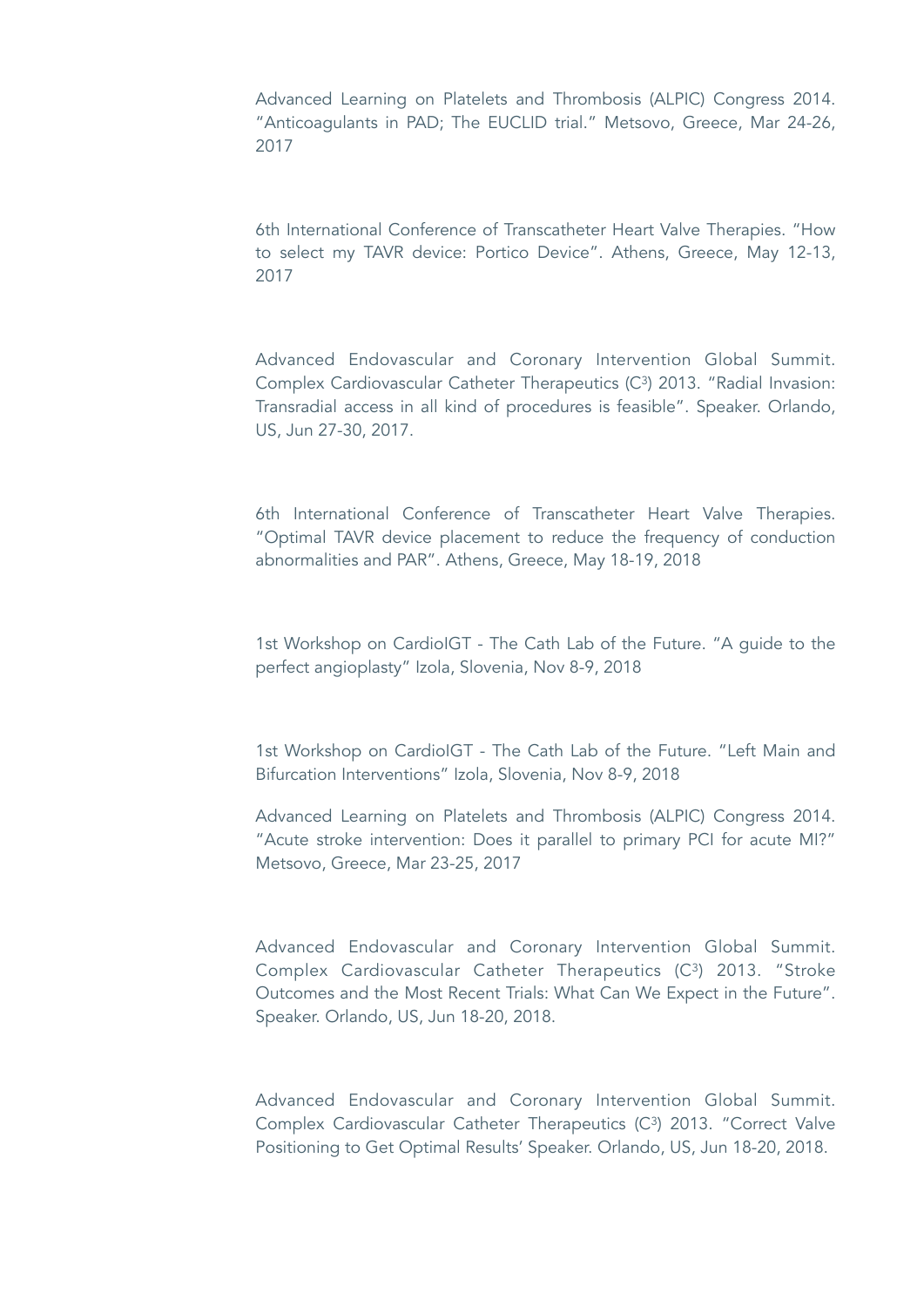# REVIEWER - INTERNATIONAL JOURNALS

REGULAR Reviewer for the *Heart Journa*l REGULAR Reviewer for the *International Journal of Cardiology*  REGULAR Reviewer for the *Eurointervention*  REGULAR Reviewer for the *Expert Review of Medical Devices* 

# RESEARCH

### Dec 2001 – 2010

Contributor -OAT clinical site 173

"OAT study" (Occluded Artery Trial), Multicenter Trial sponsored by National Heart, Lung and Blood Institute (NHLBI) New York University School of Medicine, New York, US

#### Sep1999 – Jun 2009

PhD: "Reperfusion injury prevention by antioxidant combination".

### Sep1999 – Mar 2000

 EUROASPIRE II Investigator. "Life style and risk factor management and use of drug therapies in coronary patients from 15 Countries. Euro Heart Survey Programme"

Oct1999 – May 2000: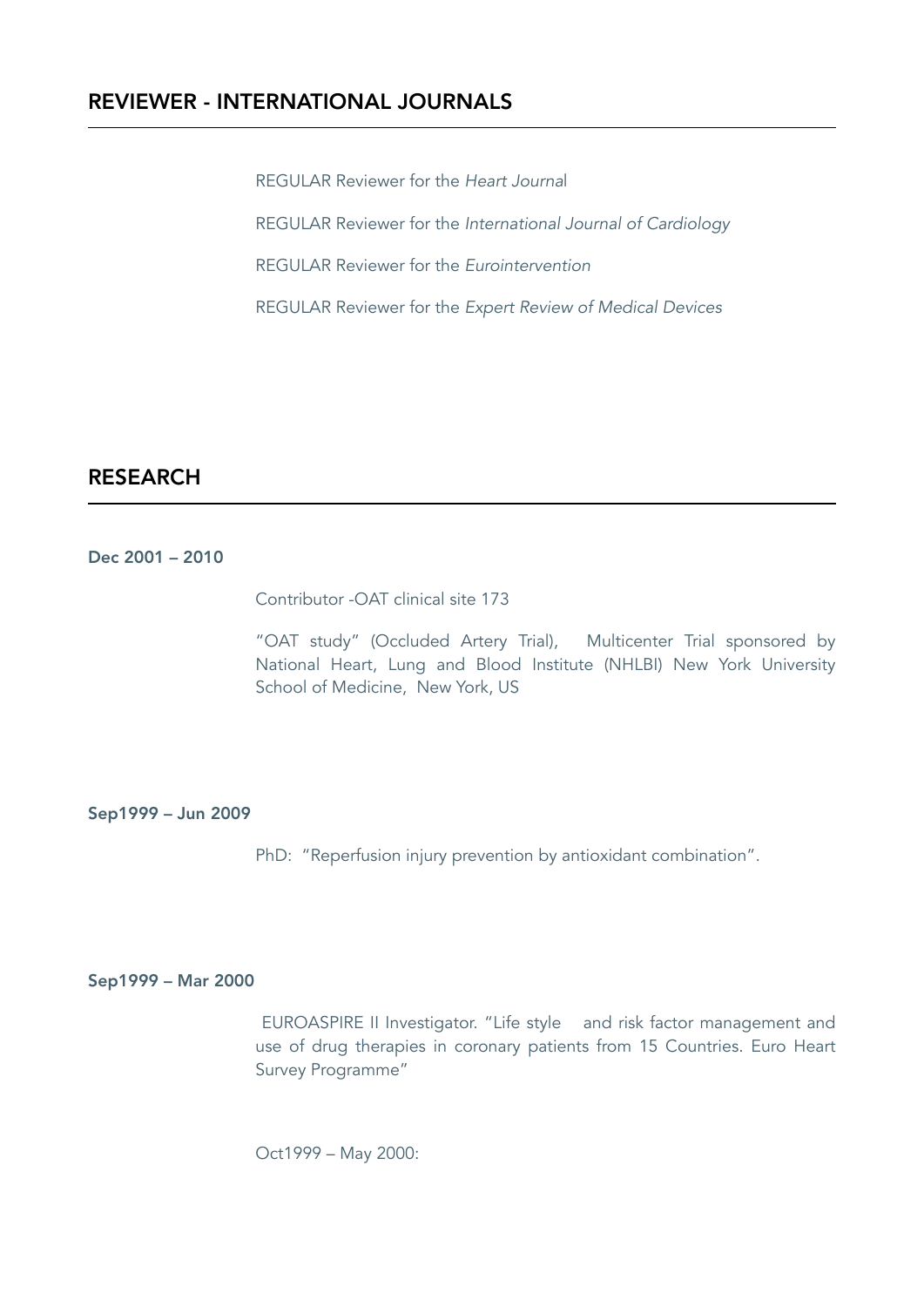"OLYMPIC study". Investigator. (INTEGRELIN for the management of Acute Coronary Syndromes)

#### Jun 2004 – 2007

Peer – Reviewer, Co-ordinator in NOESIS project. IST - 2002 - 507960 "Platform for wide scale integration and visual representation of medical intelligence". Funded by the European Community under the Information Society Technologies (IST) Program (2004-2006)

#### Oct 2004 – 2007

 Resercher – Medical Data Evaluator in K5/AngioCARE program, funded by the "Michailideion" Cardiac Center, Medical School, University of Ioannina.

#### Mar 2005 – 2007

Member of the Regional steering committee for the "COCOON" project. IST – 2002 – 507126 – Building Knowledge Driven and Dynamically Networked Communities within European Healthcare Systems: founded by the European Community under the Information Society Technologies (IST) Program (2004 - 2006)

#### Oct 2003 – 2007

Scholarship "Michailideion" Cardiology Research Institute, University Hospital of Ioannina, Greece, Cardiology division

#### Nov 2019 - present

Investigator for the AEGIS-II Trial.. Study to Investigate CSL112 in Subjects With Acute Coronary Syndrome. A phase 3, multicenter, double-blind, randomized, placebo-controlled, parallel-group study to evaluate the efficacy and safety of CSL112 on reducing the risk of major adverse CV events [MACE - cardiovascular (CV) death, myocardial infarction (MI), and stroke] in subjects with acute coronary syndrome (ACS) diagnosed with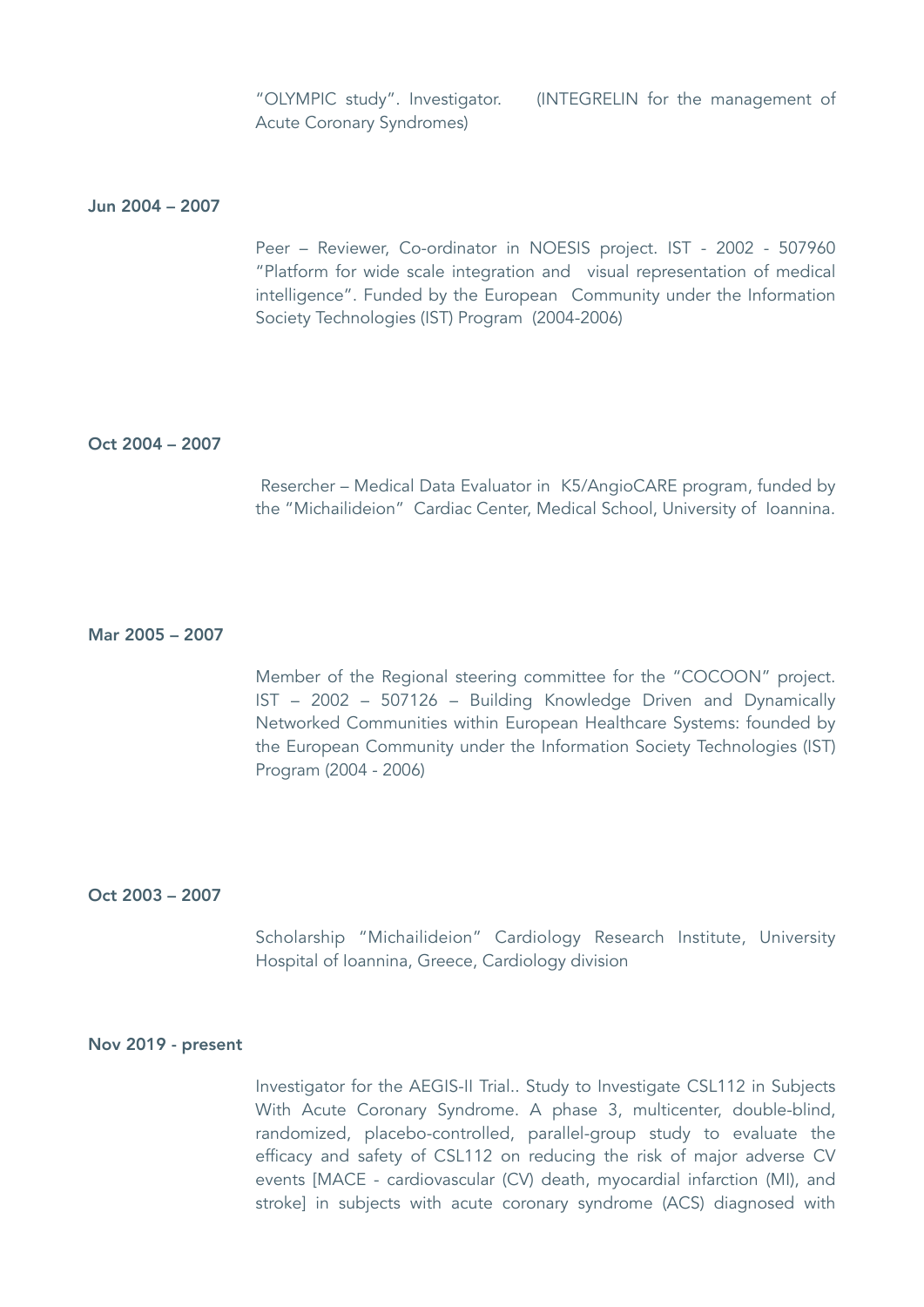either ST-segment elevation myocardial infarction (STEMI) or non-STsegment elevation myocardial infarction (NSTEMI), including those managed with percutaneous coronary intervention (PCI) or medically managed. Sponsored by CLS Behring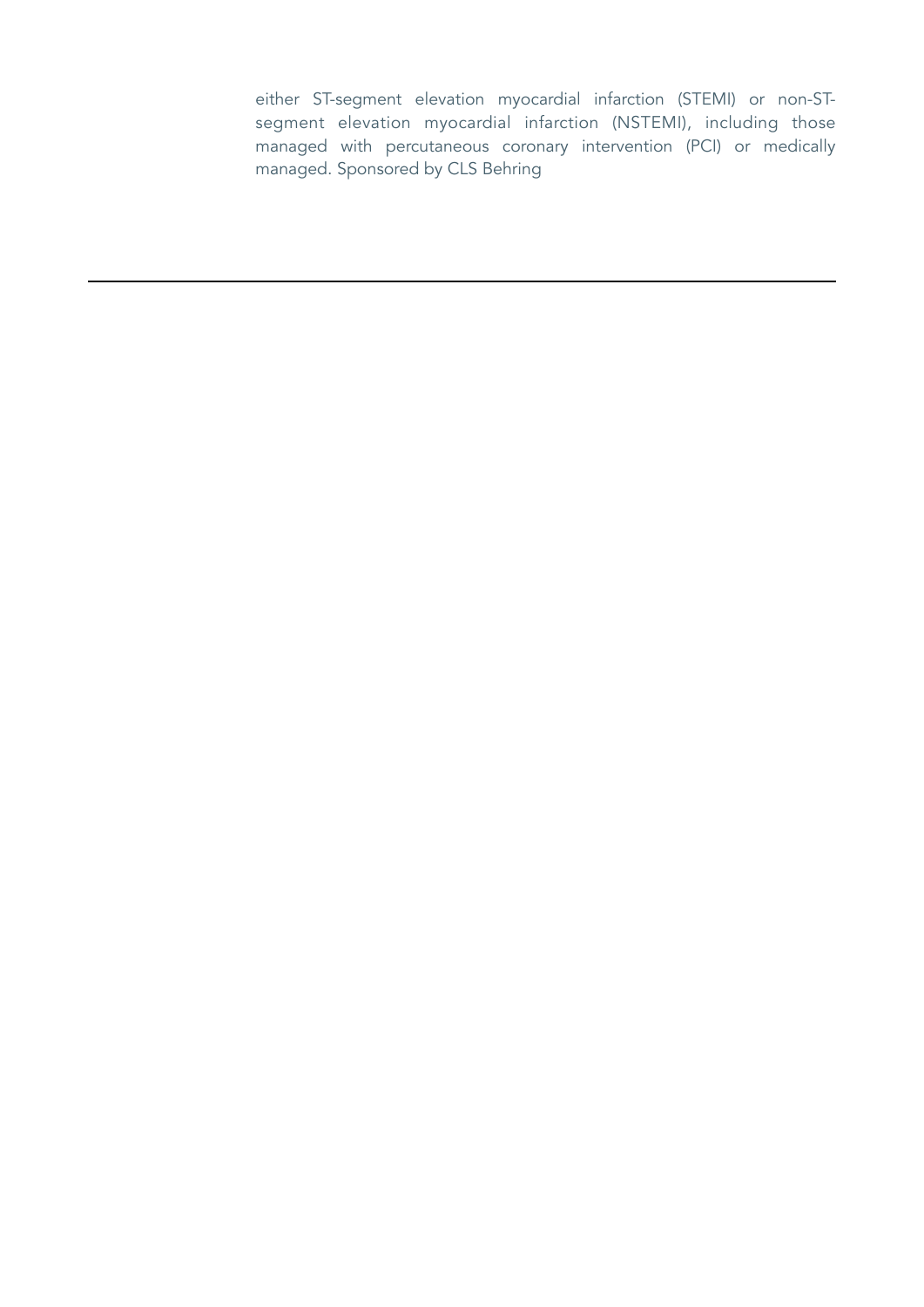#### Sep 1999 - Jun 2003

Teaching clinical Cardiology, Physical Examination and basic ECG evaluation to the 5th and 6th year Medical School Students. University of Ioannina, Medical School, Ioannina, Greece

#### Sep 2001 - Feb 2003

 Teaching Practicing Cardiology and Human Anatomy in Paramedics, nurses and Ambulance crew. National First Aid Department, Ioannina, Ministry of Health, Greece

### Sep 2010 - present

Teaching Physiology in the University of Ioannina, School of Nurses, Ioannina, Greece

#### Sep 2014 - present

Teaching *Interventional Cardiology Lesson,* in the 5th Grade Medical School Students. Ioannina Medical School, Ioannina University, Ioannina, Greece

Sep 2016- Sep 2018

Teaching *Cardiovascular Disease Prevention Lesson*, in the 5th Grade Medical School Students. Ioannina Medical School, Ioannina University, Ioannina, Greece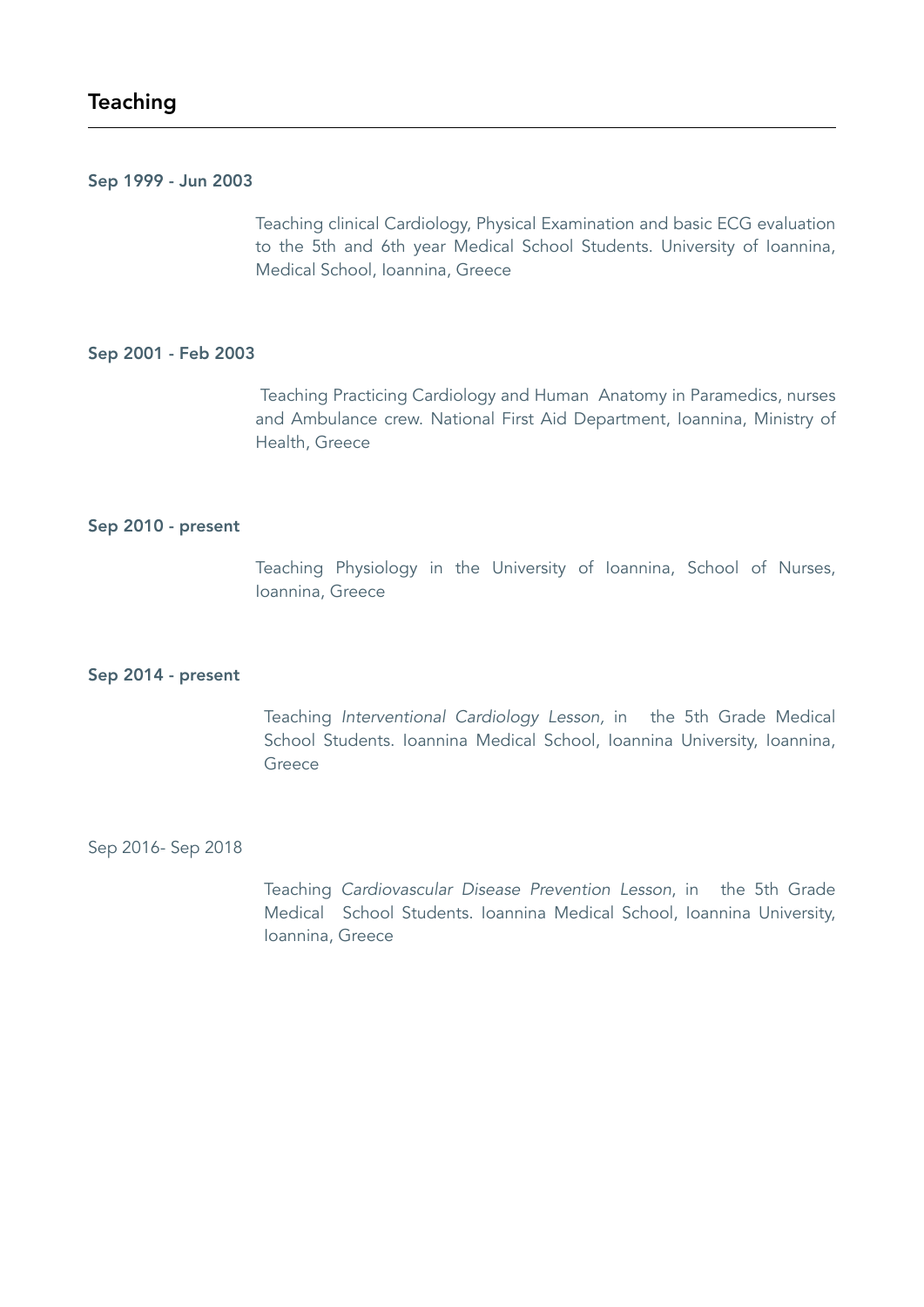### INTERESTS

Swimming, reading, photography

# Languages

English – Excellent knowledge

Certificate of Proficiency in English – University of Michigan First Certificate in English - University of Cambridge Hellenic State Certificate of Foreign Language Proficiency Level B2 (Registration No: KB/16028) - English Language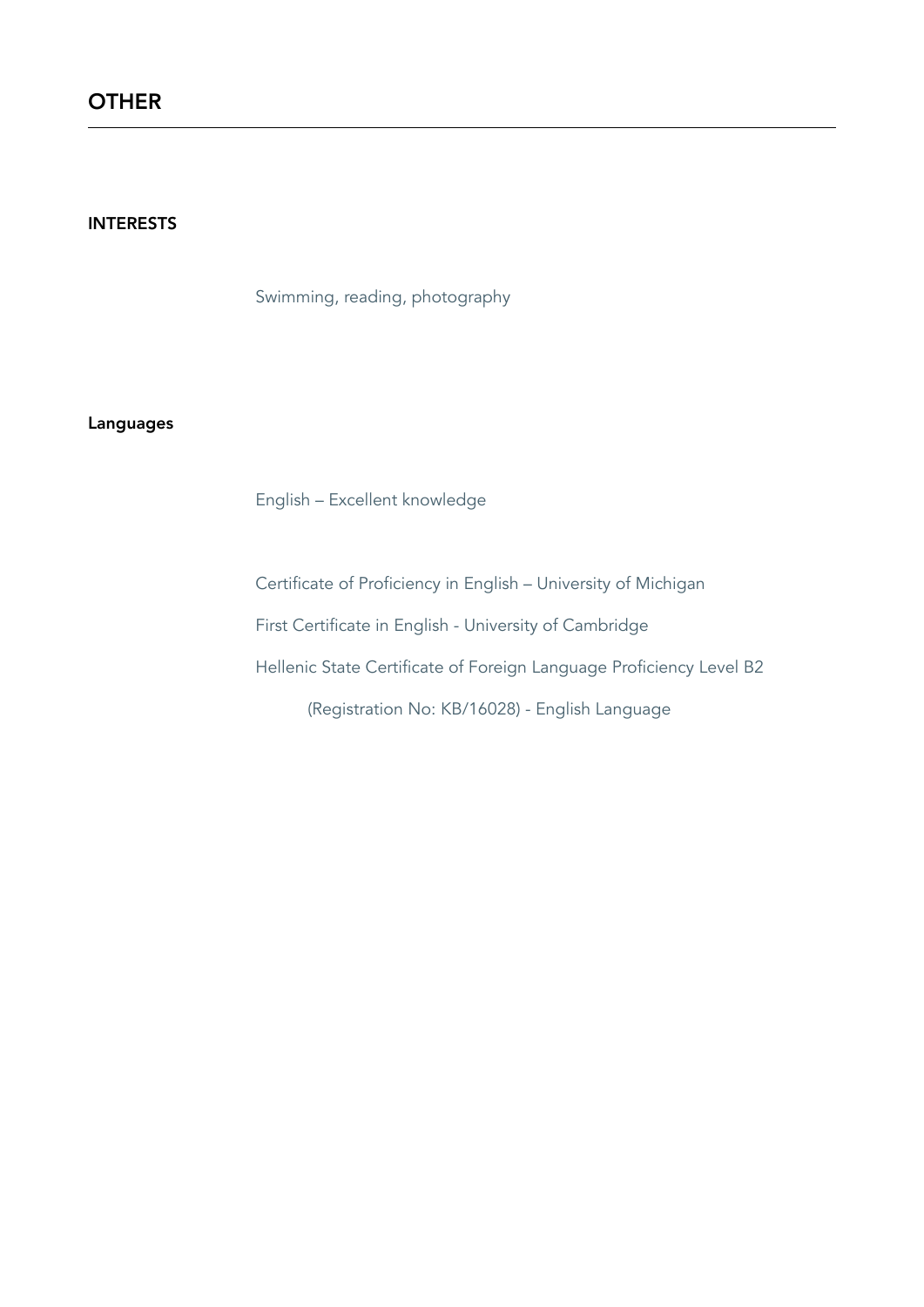Prof. Bernhard Reimers, MD, PhD Director, Catheterization Laboratory Cardiology Department Mirano Public Hospital Via Mariutto 13 Mirano (VE) 30035 ITALY Tel: +39-041-5794261 e-mail: [emodinamica@ulss13mirano.ven.it](mailto:emodinamica@ulss13mirano.ven.it)

Prof. T. Kolettis, MD, PhD Director, 1st Cardiology Department Cardiology Department University Hospital of Ioannina University Avenue, Ioannina GR 451 10 GREECE Tel: +30-26510-99681 e-mail: [thkolet@uoi.gr](mailto:thkolet@uoi.gr)

Prof. L. Michalis, MD, PhD, FESC Director, Catheterization Laboratory Cardiology Department University Hospital of Ioannina University Avenue, Ioannina GR 451 10 GREECE Tel: +30-26510-99372 e-mail: [lmihalis@cc.uoi.gr](mailto:lmihalis@cc.uoi.gr)